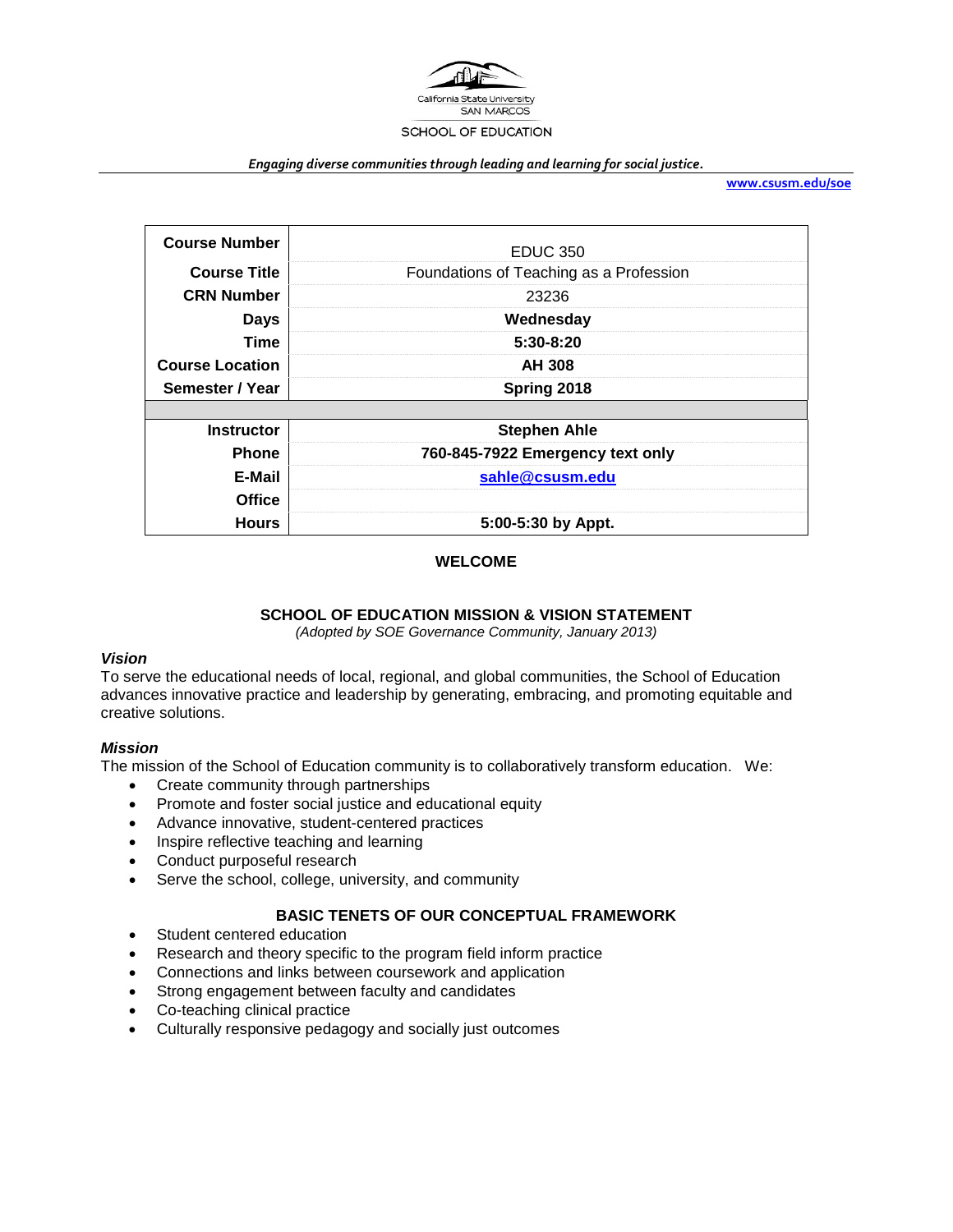# **TABLE OF CONTENTS**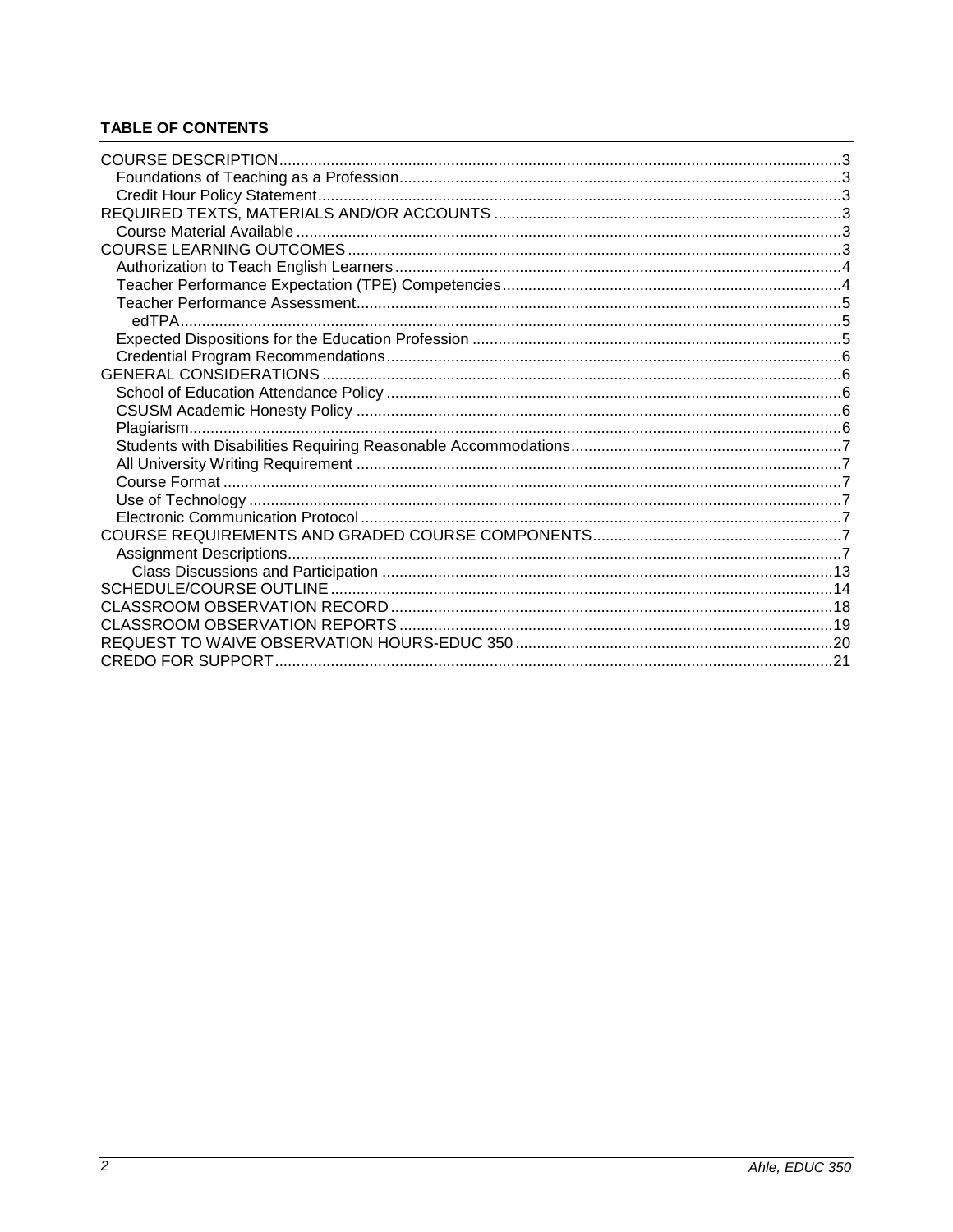# **COURSE DESCRIPTION**

# <span id="page-2-1"></span><span id="page-2-0"></span>**Foundations of Teaching as a Profession**

Required for all credential candidates. An orientation to careers in K-12 education. Focuses on teaching and schooling from multiple perspectives, with an emphasis on current thinking and practices in public education in the U.S. Subjects from the sociological, philosophical, and historical foundations of education are addressed. Readings from the lives of teachers and interactions with local educators will assist students to understand the richness and the complexities of teaching as a career. Emphasizes the importance of education for all children in a diverse society. Intended for individuals interested in becoming teachers to understand the nature of formal education in the United States and to assess teaching as a career. Participation in forty-five (45) hours of supervised fieldwork assignments in K-12 classroom settings.

#### <span id="page-2-2"></span>**Credit Hour Policy Statement**

Per the University Credit Hour Policy:

• Courses with face-to-face instruction (including activity and laboratory modes of instruction) must include a statement to the effect that students are expected to spend a minimum of two hours outside of the classroom each week for each unit of credit engaged in learning. (Note that for courses with a "lecture" mode of instruction over an entire semester, each unit of credit corresponds to an 'hour' of class-time and two hours of student learning outside of class. For activity and laboratory modes of instruction, depending on the particular instructional mode, each unit of credit corresponds to two or three 'hours' of class-time, and two hours of student learning outside of class.)

# **REQUIRED TEXTS, MATERIALS AND/OR ACCOUNTS**

#### <span id="page-2-4"></span><span id="page-2-3"></span>**Course Material Available**

1. Sadker, David. A. & Zittleman, Karen. (2012). *Teachers, Schools, and Society: A Brief Introduction to Education* (4th ed.). New York, NY: McGraw-Hill. ISBN 9780078024337

2. Choose one of the following two books for Assignment Session 10/November 7

Nieto, Sonia. (2006). *Why We Teach*. NY: Teachers College Press. ISBN 0807745936

Jennings, Kevin (2015). *One Teacher in Ten in the New Millennium*. ISBN 978-0-8070-5586-1

3. Stuart, Jesse, 1949. *The Thread That Runs So True.* Charles Scribner and Sons: MacMillan Publishing Company (Required) ISBN

978-0-684-71904-5 (current)

Approximately \$11 – 14

# **COURSE LEARNING OUTCOMES**

- <span id="page-2-5"></span>Understanding the roles of schools in society.
- Exploring philosophies and contemporary issues in education.
- Assessing the roles of teachers in schools.
- Understanding the qualifications and credentialing process for California teachers.
- Understanding and appreciating the student as an individual.
- Understanding factors affecting student achievement.
- Understanding critical issues in curriculum and instruction.
- Understanding infusion of special education in general education practices.
- Understanding the laws that influence teaching responsibilities.

This course is required for all credential candidates. All students must complete forty (45) hours of supervised fieldwork in K-12 classrooms.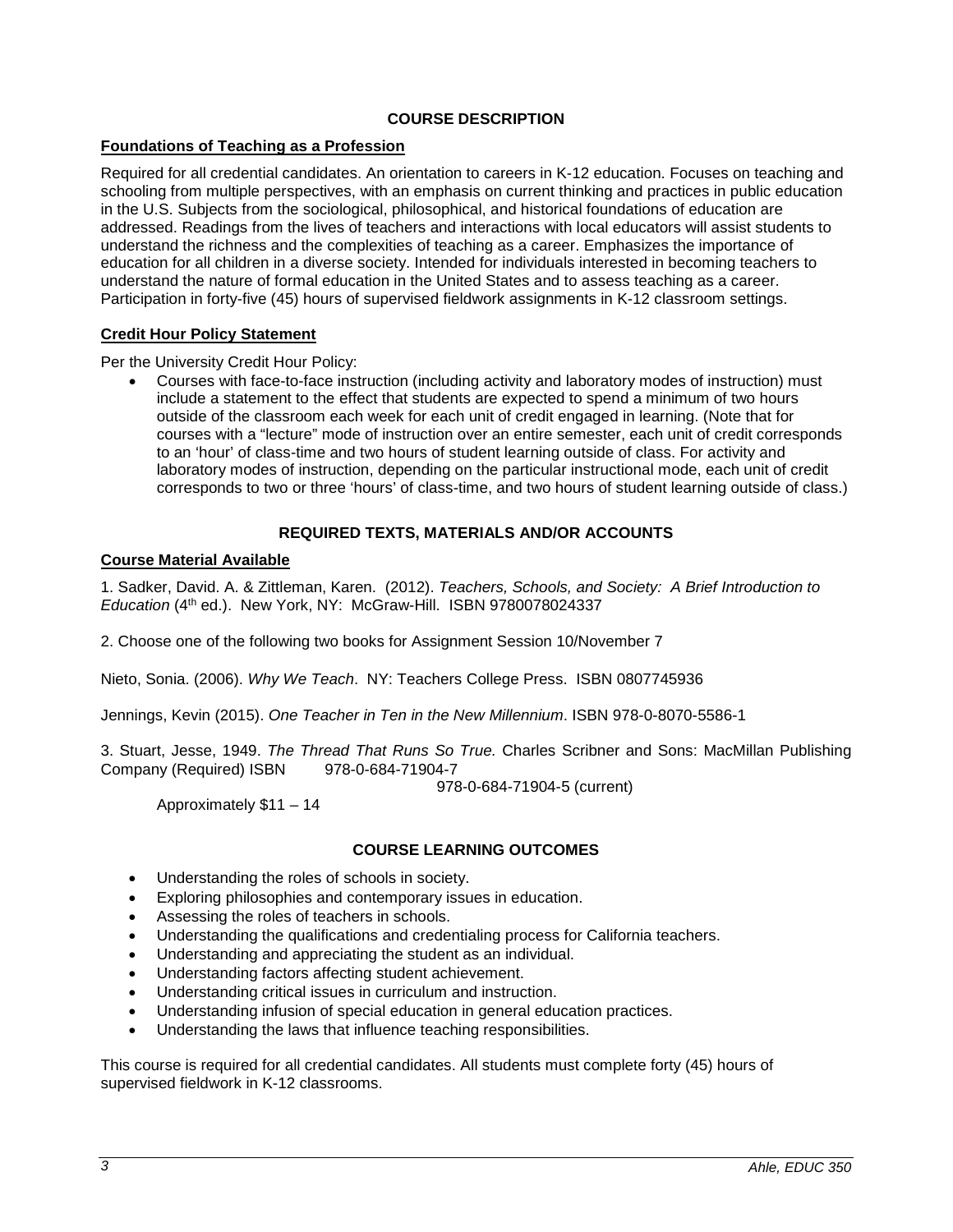# <span id="page-3-0"></span>**Authorization to Teach English Learners**

This credential program has been specifically designed to prepare teachers for the diversity of languages often encountered in California public school classrooms. The authorization to teach English learners is met through the infusion of content and experiences within the credential program, as well as additional coursework. Candidates successfully completing this program receive a credential with authorization to teach English learners. *(Approved by CCTC in SB 2042 Program Standards, August 02)*

# <span id="page-3-1"></span>**Teacher Performance Expectation (TPE) Competencies**

The course objectives, assignments, and assessments have been aligned with the CTC standards for (Single Subject, Multiple Subject, Special Education, etc.) Credential. This course is designed to help teachers seeking a California teaching credential to develop the skills, knowledge, and attitudes necessary to assist schools and district in implementing effective programs for all students. The successful candidate will be able to merge theory and practice in order to realize a comprehensive and extensive educational program for all students. You will be required to formally address the following TPEs in this course:

# **TPE1. Engaging and Supporting All Students in Learning. Beginning teachers:**

**1.1** Apply knowledge of students, including their prior experiences, interests, and social-emotional learning needs, as well as their funds of knowledge and cultural, language, and socioeconomic backgrounds, to engage them in learning.

**1.3** Connect subject matter to real-life contexts and provide active learning experiences to engage student interest, support student motivation, and allow students to extend their learning.

**1.5** Promote students' critical and creative thinking and analysis through activities that provide opportunities for inquiry, problem solving, responding to and framing meaningful questions, and reflection.

**1.6** Provide a supportive learning environment for students' first and/or second language acquisition by using research-based instructional approaches, including focused English Language Development, Specially Designed Academic Instruction in English (SDAIE), scaffolding across content areas, and structured English immersion, and demonstrate an understanding of the difference among students whose only instructional need is to acquire Standard English proficiency, students who may have an identified disability affecting their ability to acquire Standard English proficiency, and students who may have both a need to acquire Standard English proficiency and an identified disability.

**1.8** Monitor student learning and adjust instruction while teaching so that students continue to be actively engaged in learning.

# **TPE 2: Creating and Maintaining Effective Environments for Student Learning. Beginning teachers:**

**2.1** Promote students' social-emotional growth, development, and individual responsibility using positive interventions and supports, restorative justice, and conflict resolution practices to foster a caring community where each student is treated fairly and respectfully by adults and peers

**2.2** Create learning environments (i.e., traditional, blended, and online) that promote productive student learning, encourage positive interactions among students, reflect diversity and multiple perspectives, and are culturally responsive.

**2.3** Establish, maintain, and monitor inclusive learning environments that are physically, mentally, intellectually, and emotionally healthy and safe to enable all students to learn, and recognize and appropriately address instances of intolerance and harassment among students, such as bullying, racism, and sexism.

**2.4** Know how to access resources to support students, including those who have experienced trauma, homelessness, foster care, incarceration, and/or are medically fragile.

**2.6** Establish and maintain clear expectations for positive classroom behavior and for student-to-student and student-to-teacher interactions by communicating classroom behavior and for student-to-student and student-to-teacher interactions by communicating classroom routines, procedures, and norms to students and families.

# **TPE 3: Understanding and Organizing Subject Matter for Student Learning. Beginning teachers:**

**3.1** Demonstrate knowledge of subject matter, including the adopted California State Standards and curriculum frameworks.

**3.7** Model and develop digital literacy by using technology to engage students and support their learning, and promote digital citizenship, including respecting copyright law, understanding fair use guidelines and the use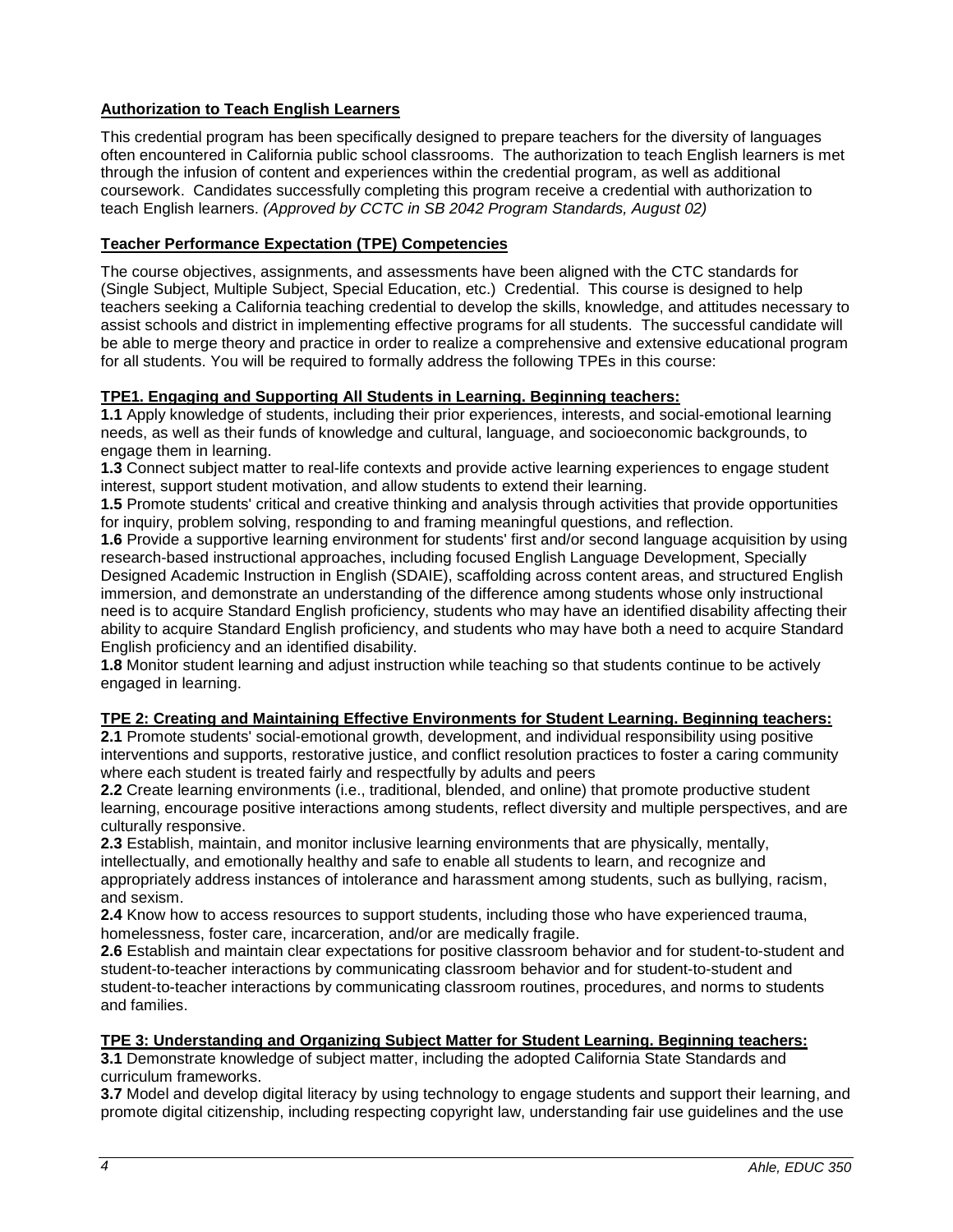of Creative Commons license, and maintaining Internet Security

#### **TPE 4: Planning Instruction and Designing Learning Experiences for All Students. Beginning teachers:**

**4.1** Locate and apply information about students' current academic status, content- and standards-related learning needs and goals, assessment data, language proficiency status, and cultural background for both short-term and long-term instructional planning purposes.

# **TPE 6: Developing as a Professional Educator. Beginning teachers:**

**6.1** Reflect on their own teaching practice and level of subject matter and pedagogical knowledge to plan and implement instruction that can improve student learning.

**6.2** Recognize their own values and implicit and explicit biases, the ways in which these values and implicit and explicit biases may positively and negatively affect teaching and learning, and work to mitigate any negative impact on the teaching and learning of students. They exhibit positive dispositions of caring, support, acceptance, and fairness toward all students and families, as well as toward their colleagues. **6.3** Establish professional learning goals and make progress to improve their practice by routinely engaging

in communication and inquiry with colleagues. **6.5** Demonstrate professional responsibility for all aspects of student learning and classroom management, including responsibility for the learning outcomes of all students, along with appropriate concerns and policies regarding the privacy, health, and safety of students and families. Beginning teachers conduct themselves with integrity and model ethical conduct for themselves and others.

**6.6** Understand and enact professional roles and responsibilities as mandated reporters and comply with all laws concerning professional responsibilities, professional conduct, and moral fitness, including the responsible use of social media and other digital platforms and Preliminary Multiple and Single Subject Credential Program Standards – Adopted December 2015 14 Teaching Performance Expectations (TPEs) – Adopted June 2016 tools.

**6.7** Critically analyze how the context, structure, and history of public education in California affects and influences state, district, and school governance as well as state and local education finance.

#### <span id="page-4-0"></span>**Teacher Performance Assessment**

Beginning July 1, 2008 all California credential candidates must successfully complete a state-approved Teacher Performance Assessment (TPA), as part of the credential program of preparation. During the 2017- 18 academic year the CSUSM credential programs will use either the CalTPA (California Teacher Performance Assessment) or the edTPA (Educative Teacher Performance Assessment).

# <span id="page-4-1"></span>**edTPA**

Beginning in fall 2015, for newly entering initial candidates, the CSUSM assessment system is the edTPA. To assist with your successful completion of the edTPA, a capstone class is part of your curriculum. In this class edTPA related questions and logistical concerns are addressed. Additional support materials are available on the edTPA website: [http://www.edtpa.com/PageView.aspx?f=GEN\\_Candidates.html](http://www.edtpa.com/PageView.aspx?f=GEN_Candidates.html)

Additionally, to support your success in your credential program and with TPA, SOE classes use common pedagogical language, lesson plans (lesson designs), and unit plans (unit designs).

# <span id="page-4-2"></span>**Expected Dispositions for the Education Profession**

Education is a profession that has, at its core, certain dispositional attributes that must be acquired and developed. Teaching and working with learners of all ages requires not only specific content knowledge and pedagogical skills, but positive attitudes about multiple dimensions of the profession. The School of Education has identified six dispositions that must be evident in teacher candidates: social justice and equity, collaboration, critical thinking, professional ethics, reflective teaching and learning, and life-long learning. These dispositions have observable actions that will be assessed throughout the preparation program. For each dispositional element, there are three levels of performance - *unacceptable*, *initial target*, and *advanced target*. The description and rubric for the three levels of performance offer measurable behaviors and examples.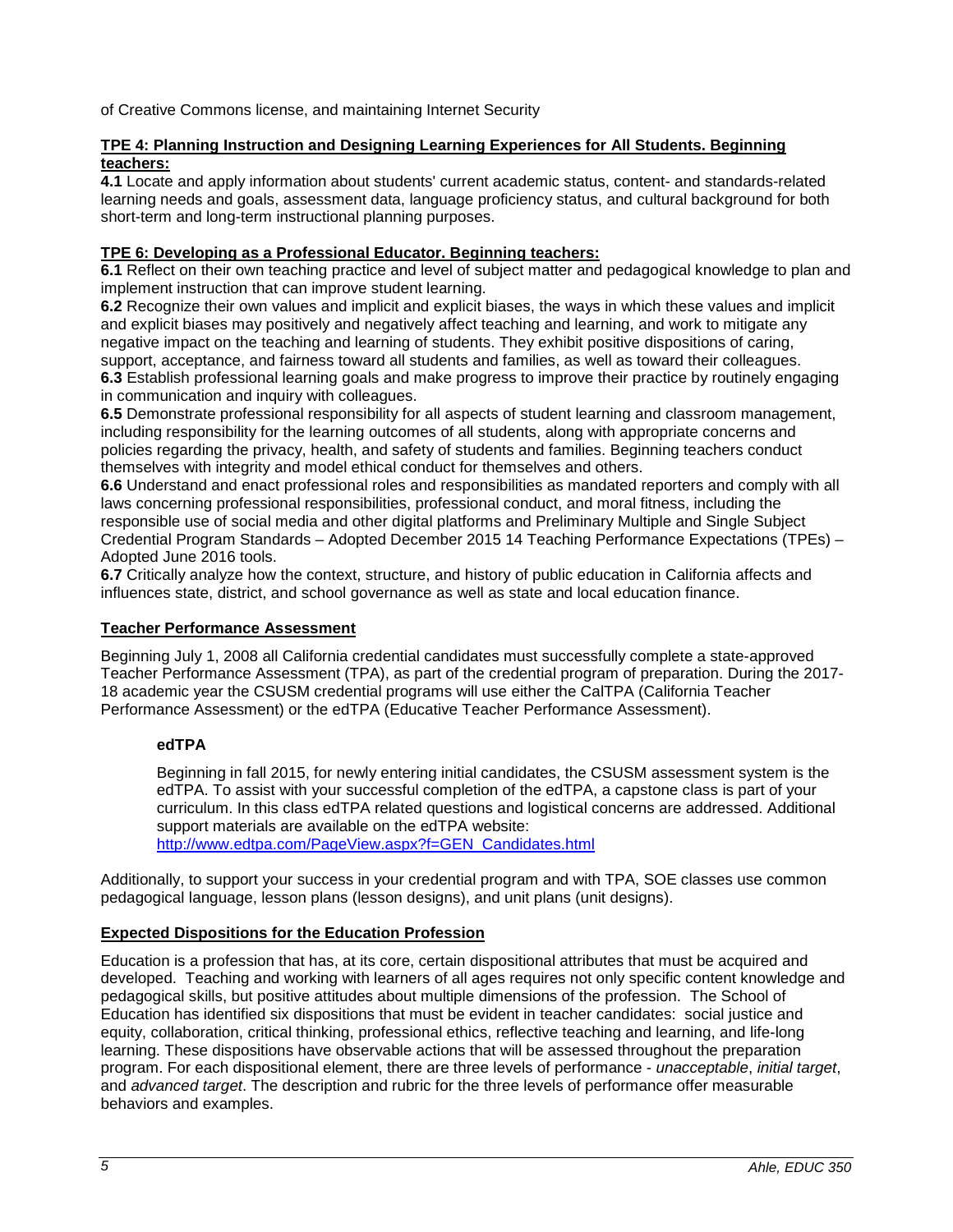The assessment is designed to provide candidates with ongoing feedback for their growth in professional dispositions and includes a self-assessment by the candidate. The dispositions and rubric are presented, explained and assessed in one or more designated courses in each program as well as in clinical practice. Based upon assessment feedback candidates will compose a reflection that becomes part of the candidate's Teaching Performance Expectation portfolio. Candidates are expected to meet the level of *initial target* during the program.

# <span id="page-5-0"></span>**Credential Program Recommendations**

As one of several evaluation methods, EDUC 350 course instructors are asked for feedback concerning credential candidates who are applying for programs at Cal State San Marcos. Keep in mind that your professionalism and hard work in this class not only affect your course grade, but also indicate your readiness for a credential program.

# **GENERAL CONSIDERATIONS**

# <span id="page-5-2"></span><span id="page-5-1"></span>**School of Education Attendance Policy**

Due to the dynamic and interactive nature of courses in the School of Education, all candidates (course participants) are expected to attend all classes and participate actively. At a minimum, candidates (course participants) must attend more than 80% of class time, or s/he may not receive a passing grade for the course at the discretion of the instructor. Individual instructors may adopt more stringent attendance requirements. Should the candidate (course participants) have extenuating circumstances, s/he should contact the instructor as soon as possible. *(Adopted by the COE Governance Community, December, 1997).*

In this section of EDUC 350, the following attendance policy will apply: ONE class session may be missed without penalty to your grade. Each additional missed session will drop your final grade by 1-3 grade points (Unless the circumstances are beyond control and the student maintains classwork)

# <span id="page-5-3"></span>**CSUSM Academic Honesty Policy**

Students will be expected to adhere to standards of academic honesty and integrity, as outlined in the Student Academic Honesty Policy. All assignments must be original work, clear and error-free. All ideas/material that are borrowed from other sources must have appropriate references to the original sources. Any quoted material should give credit to the source and be punctuated accordingly.

Academic Honesty and Integrity: Students are responsible for honest completion and representation of their work. Your course catalog details the ethical standards and penalties for infractions. There will be zero tolerance for infractions. If you believe there has been an infraction by someone in the class, please bring it to the instructor's attention. The instructor reserves the right to discipline any student for academic dishonesty, in accordance with the general rules and regulations of the university. Disciplinary action may include the lowering of grades and/or the assignment of a failing grade for an exam, assignment, or the class as a whole.

Incidents of Academic Dishonesty will be reported to the Dean of Students. Sanctions at the University level may include suspension or expulsion from the University.

Refer to the full Academic Honesty Policy at: [http://www.csusm.edu/policies/active/documents/Academic\\_Honesty\\_Policy.html](http://www.csusm.edu/policies/active/documents/Academic_Honesty_Policy.html)

# <span id="page-5-4"></span>**Plagiarism**

As an educator, it is expected that each candidate (course participant) will do his/her own work, and contribute equally to group projects and processes. Plagiarism or cheating is unacceptable under any circumstances. If you are in doubt about whether your work is paraphrased or plagiarized see the Plagiarism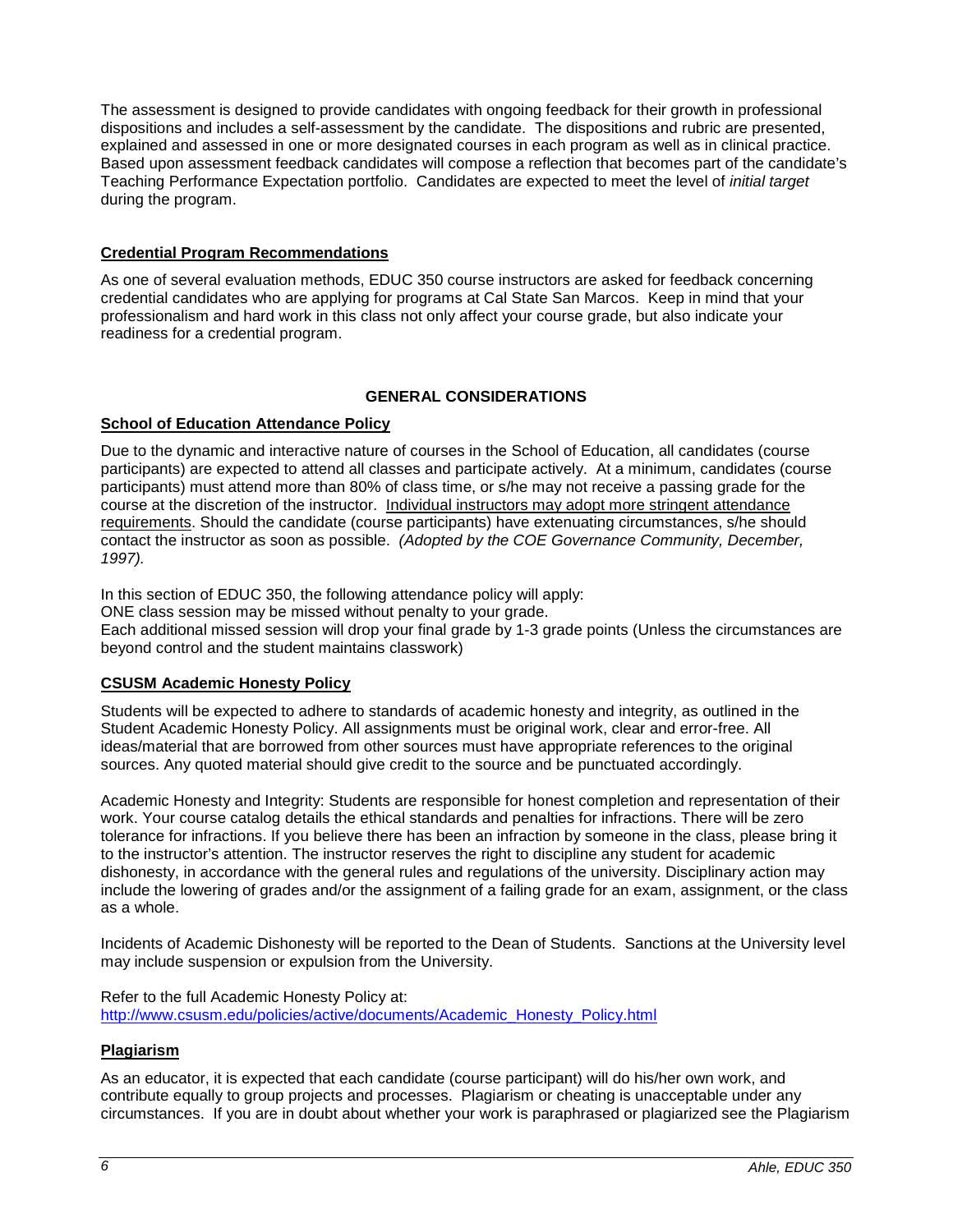Prevention for Students website [http://library.csusm.edu/plagiarism/index.html.](http://library.csusm.edu/plagiarism/index.html) If there are questions about academic honesty, please consult the University catalog.

#### <span id="page-6-0"></span>**Students with Disabilities Requiring Reasonable Accommodations**

Students with disabilities who require reasonable accommodations must seek approval for services by providing appropriate and recent documentation to the Office of Disability Support Services (DSS). This office is in Craven Hall 4300, contact by phone at (760) 750-4905, or TTY (760) 750-4909. Students authorized by DSS to receive reasonable accommodations should meet with their instructor during office hours. Alternatively, in order to ensure confidentiality, in a more private setting.

#### <span id="page-6-1"></span>**All University Writing Requirement**

Statement on how the All-University Writing Requirement (850 words for a 1-unit course, 1700 words for a 2 unit course, and 2500 words for courses of 3 or more units) is satisfied in the course.

#### <span id="page-6-2"></span>**Course Format**

The format is the traditional Lecture, with outside observations required and classwork.

# <span id="page-6-3"></span>**Use of Technology**

Candidates (Course participants) are expected to demonstrate competency in the use of various forms of technology (i.e. word processing, electronic mail, Moodle, use of the Internet, and/or multimedia presentations). Specific requirements for course assignments with regard to technology are at the discretion of the instructor. Keep a digital copy of all assignments for use in your teaching portfolio. All assignments will be submitted online, and some will be submitted in hard copy as well. Details will be given in class.

#### <span id="page-6-4"></span>**Electronic Communication Protocol**

Electronic correspondence is a part of your professional interactions. If you need to contact the instructor, email is often the easiest way to do so. It is my intention to respond to all received e-mails in a timely manner. Please be reminded that e-mail and on-line discussions are a very specific form of communication, with their own nuances and etiquette. For instance, electronic messages sent in all upper case (or lower case) letters, major typos, or slang, often communicate more than the sender originally intended. With that said, please be mindful of all e-mail and on-line discussion messages you send to your colleagues, to faculty members in the School of Education, or to persons within the greater educational community. All electronic messages should be crafted with professionalism and care.

Things to consider:

- Would I say in person what this electronic message specifically says?
- How could this message be misconstrued?
- Does this message represent my highest self?
- Am I sending this electronic message to avoid a face-to-face conversation?

In addition, if there is ever a concern with an electronic message sent to you, please talk with the author in person in order to correct any confusion.

# **COURSE REQUIREMENTS AND GRADED COURSE COMPONENTS**

#### <span id="page-6-6"></span><span id="page-6-5"></span>**Assignment Descriptions**

#### Additional information and guidelines for some assignments will be posted on Forums in Cougar Courses.

Introductions (5 Points)

Using Pictures, Words, or numbers, produce an 8.5x11 guide for the first presentation to peers in the classroom and submit to the Cougar Course for credit.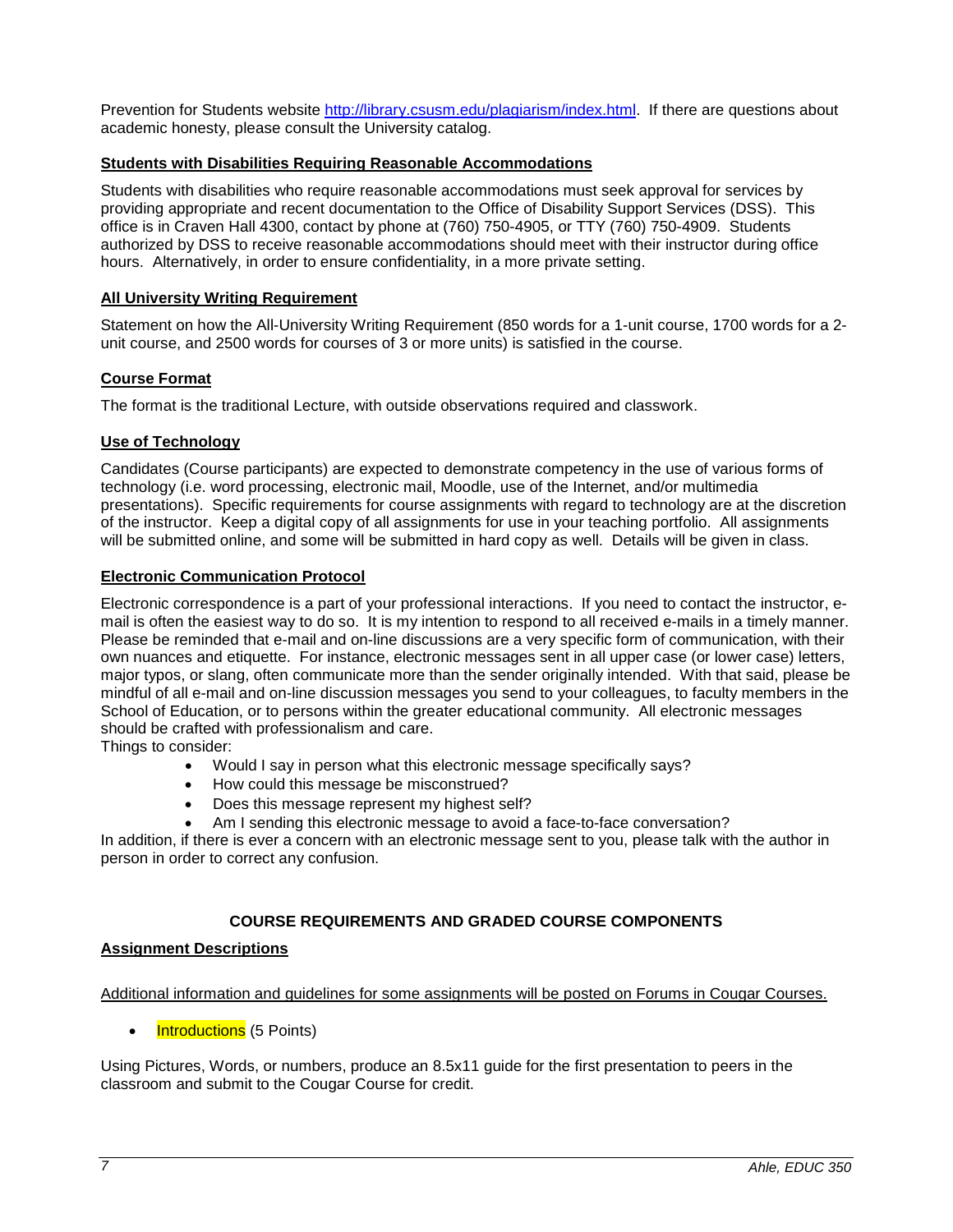# $\bullet$  Field Work (45 points)

In addition to in-class work, assigned readings and projects, students will participate in 45 hours of supervised fieldwork assignments in a variety of public school settings. Details on the fieldwork are found on the SOE syllabus webpage, at the top of the list of syllabi for this semester. Documentation of these hours is required to receive a grade in EDUC 350. Cal State San Marcos students are expected to adhere to professional standards in their dress and behavior in the field. Required clearances (fingerprints, TB test) are the responsibility of the student. A recommendation (usually from the classroom teacher where most of the fieldwork is done, also known as a Field Experience Recommendation) is a requirement for admission to the Cal State San Marcos Teacher Credentialing programs.

Classroom Observation Record (log) and 4 Classroom Observation Reports (20 pts)

This assignment is designed to help you to better understand the complexity of today's classrooms, students and the various ways teachers address the needs of their classes – and to engage in a variety of classroom settings in order to determine if, and at what level, you might want to teach.

Students will maintain a log of hours spent observing/participating in classrooms. This log should reflect a minimum of 45 hours spent in various classrooms at different grade levels and on different sites. In addition, students will document their field observations, connections to concepts studied in EDUC 350, analyses, and questions through 4 formal written Classroom Observation Reports.

Choose four of your classroom observations to write up for credit. These reports will include one from each of the four required settings (Elementary, Middle, High, Special Setting) plus one more from the setting of your choice. These will be due throughout the semester (see syllabus for dates). Each classroom observation report will follow the format below and will be approximately two pages in length, double-spaced (approximately 1,000 words). Respect the confidentiality of the students and teachers by using fictitious names for persons in your entries.

# **Key skills/knowledge I'll be evaluating:**

- o Can you articulate your assumptions/expectations about a given setting and then identify how your observation affects those assumptions/expectations?
- o Can you observe key details, seeing both the "big picture" of the classroom and specific methods, interactions, etc.?
- o Can you responsibly monitor your placement to include meeting the requirements of varied settings and minimum hours?
- o Can you relate your class work and readings to your observations and provide an insightful analysis?
- **Participation & Professionalism** (10 points)

This class is designed for hands-on, active learning that requires some "stepping out" in order to better understand the role of teacher and learner. Some of these activities include partner and small group teaching presentations, group discussions, and different kinds of reflective writing. The primary purpose of these assignments is personal reflection and growth, as well as serving as fuel for our discussions. Attend class prepared to discuss assigned readings/topics and to be a cooperative participant.

#### **Key skills/knowledge I'll be evaluating:**

- o Do you participate in class discussions productively, sharing your knowledge and understandings?
- o Can you interact productively with your peers, taking on a variety of roles (leader, follower, etc.)?
- o Do you contribute appropriately during group work to do your "share"?
- o Are you able to accept others' opinions?
- o Are you supportive of others' ideas? Do you have a "can do" attitude?
- Do you support your peers during their presentations?
- $\circ$  Can you monitor and adjust your participation to allow for your ideas as well as others' to be heard?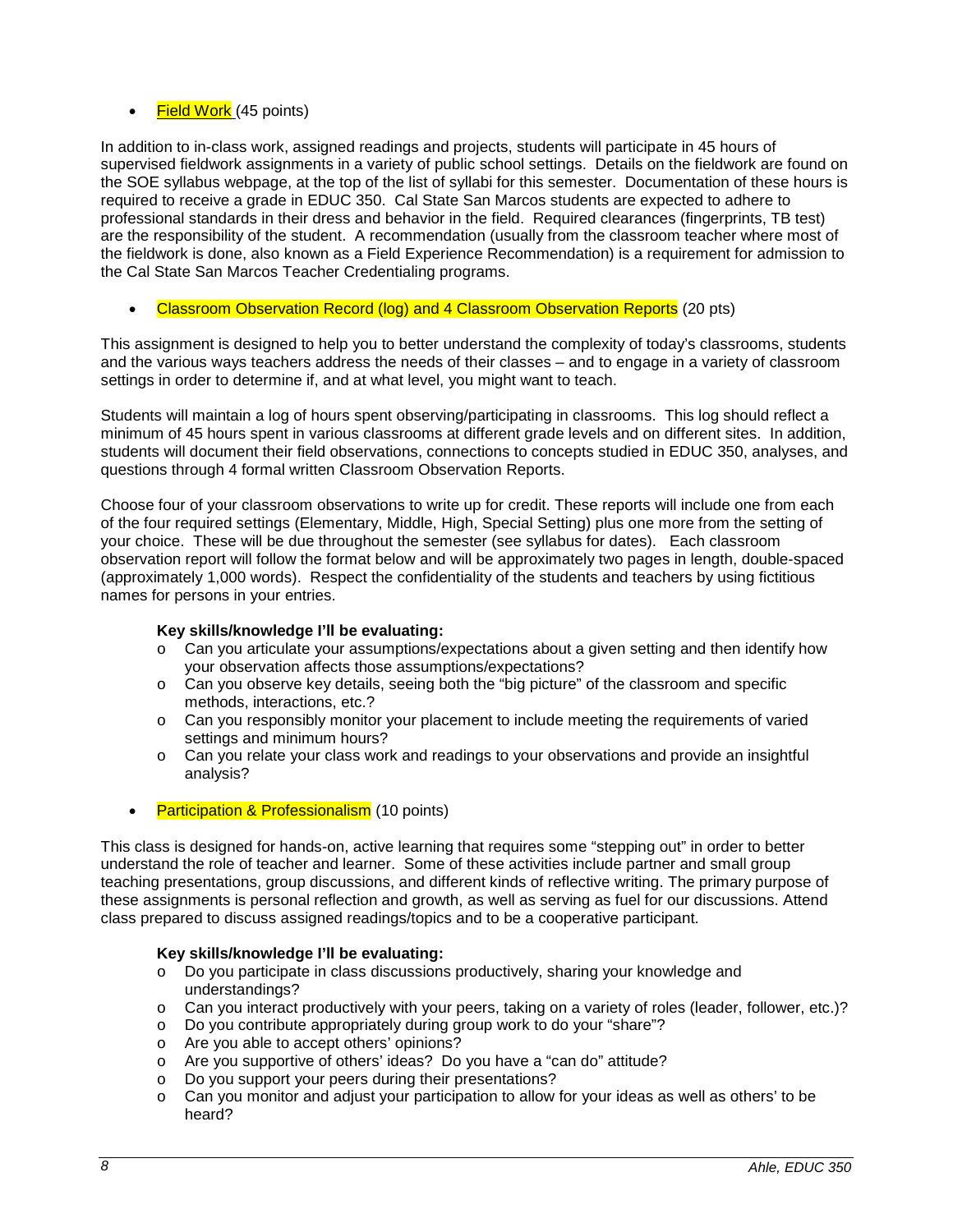## **Reading Logs** (110 points)

Reading logs provides an opportunity to reflect on learning about teaching through the assigned readings (one page each double spaced). In the log you will be asked to both summarize/include key points (found at the end of chapter Vocabulary) and reflect on what you have read (page each). Points will be deducted if submissions are incomplete. Reduced credit will be given for late submissions (point each day late).

## **Key skills/knowledge I'll be evaluating:**

- o At what level have you comprehended the reading? Is your work reflective of the issues and your thinking?
- o What connections and relationships have you been able to make with the reading and prior class discussions, fieldwork, and class activities?
- **Current Events in Education** (5 points)

Sign up for a date when you will be responsible for presenting an item from the week's news in education. The item may be from the internet (e.g., www.edweek.org/), newspaper, or magazine, and may pertain to local or national/international issues. You will summarize and present the importance of the news for your classmates in 5 minutes maximum. Be sure to make a connection to implications for teachers in California if the news is from afar. You will prepare a handout of cogent points from the article for each student in the class for your presentation.

#### **Key skills/knowledge I'll be evaluating:**

- o Did you select an article that has depth and importance?
- o Can you speak articulately about your article's content?
- Interview Assignment (10 points)

Select one of the following individuals to interview:

- *K-12 Public School Teacher*: One way to better understand what it is like to be a teacher is to talk to a real one! Interview one with at least 3 years of experience or one who has retired in the last year or two.
- *Senior Citizen*: Find someone 60 years of age or older and compare/contrast schooling in the past and at present!
- *Public School District Personnel Officer*: Go straight to the top and find out what the key local issues are as well as what districts are looking for when they hire new teachers!

Ideas for questions will be provided and you are encouraged to design your own questions. You will share your findings in class and turn in a written summary of the interview results, in narrative form, that will analyze the responses and provide personal reflections based on readings and class discussions.

# **Key skills/knowledge I'll be evaluating:**

- o Were you able to arrange, organize, and conduct an interview that yielded useful and interesting information?
- o If you were not sure of answers, did you ask your interviewee for clarification so you understood? Did you use follow up questions to probe for deeper responses?
- o Were the questions you created thought provoking?
- o Were your analyses and reflections based on information you have learned in EDUC 350 and prior knowledge?
- Books *Why We Teach* Nieto and One Teacher in Ten- Jennings Group Presentation (10 points)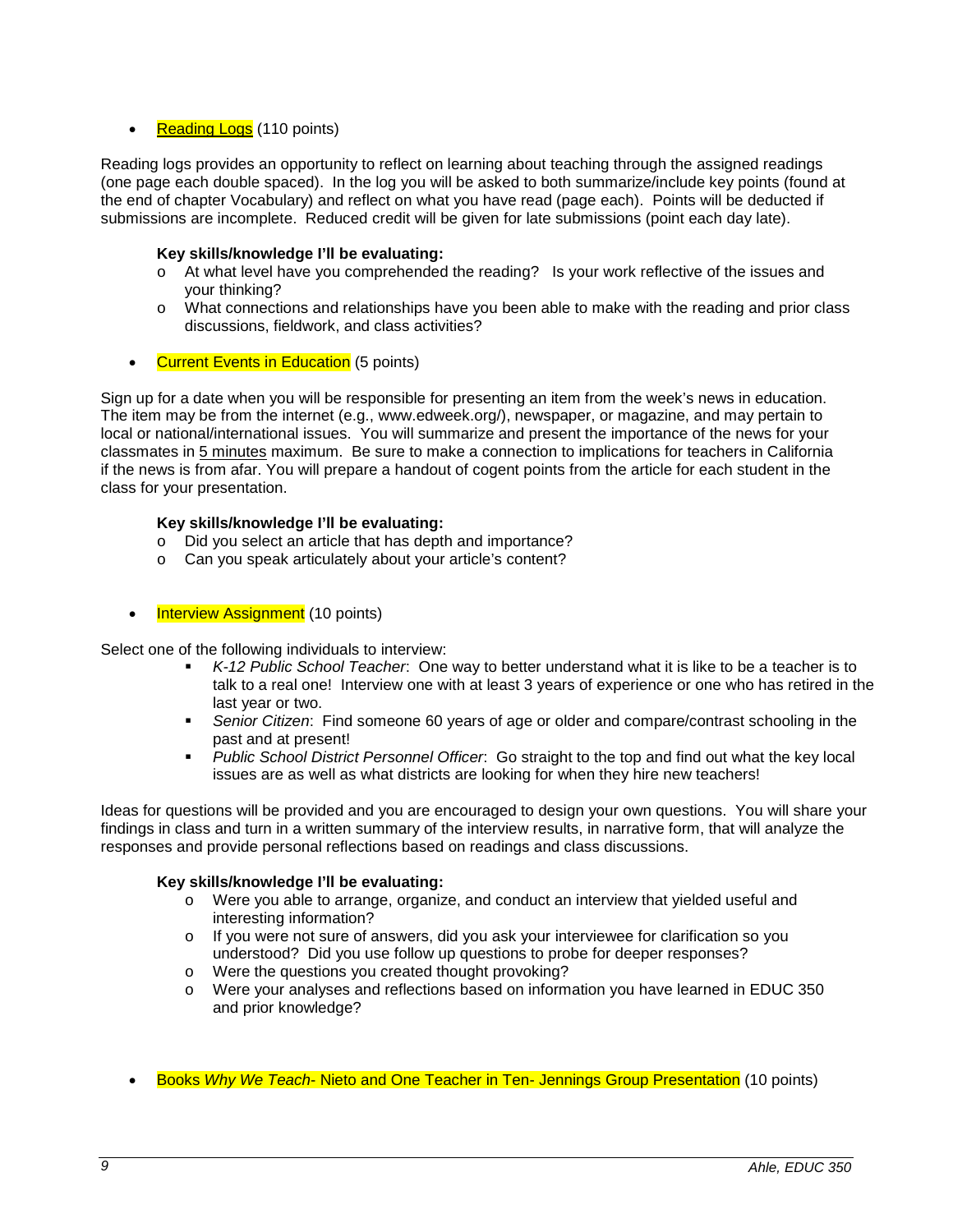To gain a more personal look into the experiences of teachers, you will read the Introduction and Conclusion sections of the texts, as well as an assigned section.

Prepare a 1 page essay (double spaced) in which you take on the role of "book section reviewer." Identify the section you read and then consider the following questions:

- How has your view of teaching changed as a result of your reading your book?
- What is the most valuable "learning" to be gained from this book?
- What did the teacher(s) do to address their students' and their own needs?
- How does the experience of the teacher(s) relate to the readings and discussions from your coursework this semester?

Group Presentation: All students to prepare a presentation to share your knowledge and insights of assigned chapters with other students.

#### **Key skills/knowledge I'll be evaluating:**

- o Were you able to devise a well-written essay that addresses the questions above in a thoughtful manner?
- o Were you able to work well with your peers and develop an engaging group presentation
- Inclusion Assignment (10 points)

Many students with special needs come to view themselves as "outsiders" because they are labeled as different from the typical student. But most of us experienced some sense of being an outsider during our K-12 years. After reading chapters 2 and 3 and watching *FAT City* write a reflective essay (2 to 3 pages, double spaced) wherein you comment on your own (or a friend's) school experience that caused you to feel like an outsider. Reasons could include differences due to gender, religion, looks, beliefs/interests, family situation, academic ability, etc. Make at least 1 specific connection. Consider the following questions:

- What personal characteristics fostered your (or your friend's) feelings of being an outsider?
- How did you react and cope with the situation?
- Did you share your experience with any teachers? Did any teachers assist you?
- What could school staff, parents or friends have done to help?
- In what ways did this experience change you? What did you "learn" from this experience?
- How might this experience make you a more sensitive teacher?

#### **Key skills/knowledge I'll be evaluating:**

- o Were you able to devise a cogent written reflection that addresses the questions above in a thoughtful/analytical manner?
- o Did you make at least one specific (quote) connection to the VT book?
- Contemporary Issues Research (15 points)

Choose a major contemporary issue in education that interests you and two partners. Research the issue together and prepare an oral report to share in class. The presentation should provide a description of the issue, its pros and cons, an analysis of the issue's implications (the "so what"), and a summary or conclusion.

At the time of your presentation each partner group will provide a one page typed abstract as well as a selected reading list (12-15 references in bibliographic form) for each class member. The instructor's copy should include each member's name and a description of each person's role in researching the topic and developing the presentation. Each group will also be responsible for developing a peer and self-evaluation for their presentation that will be given to the instructor after the oral presentation is completed. Selected members of the class will use the peer evaluation, and the group presenting will use the self-evaluation. Additional guidelines, format, and suggested topics will be discussed in class.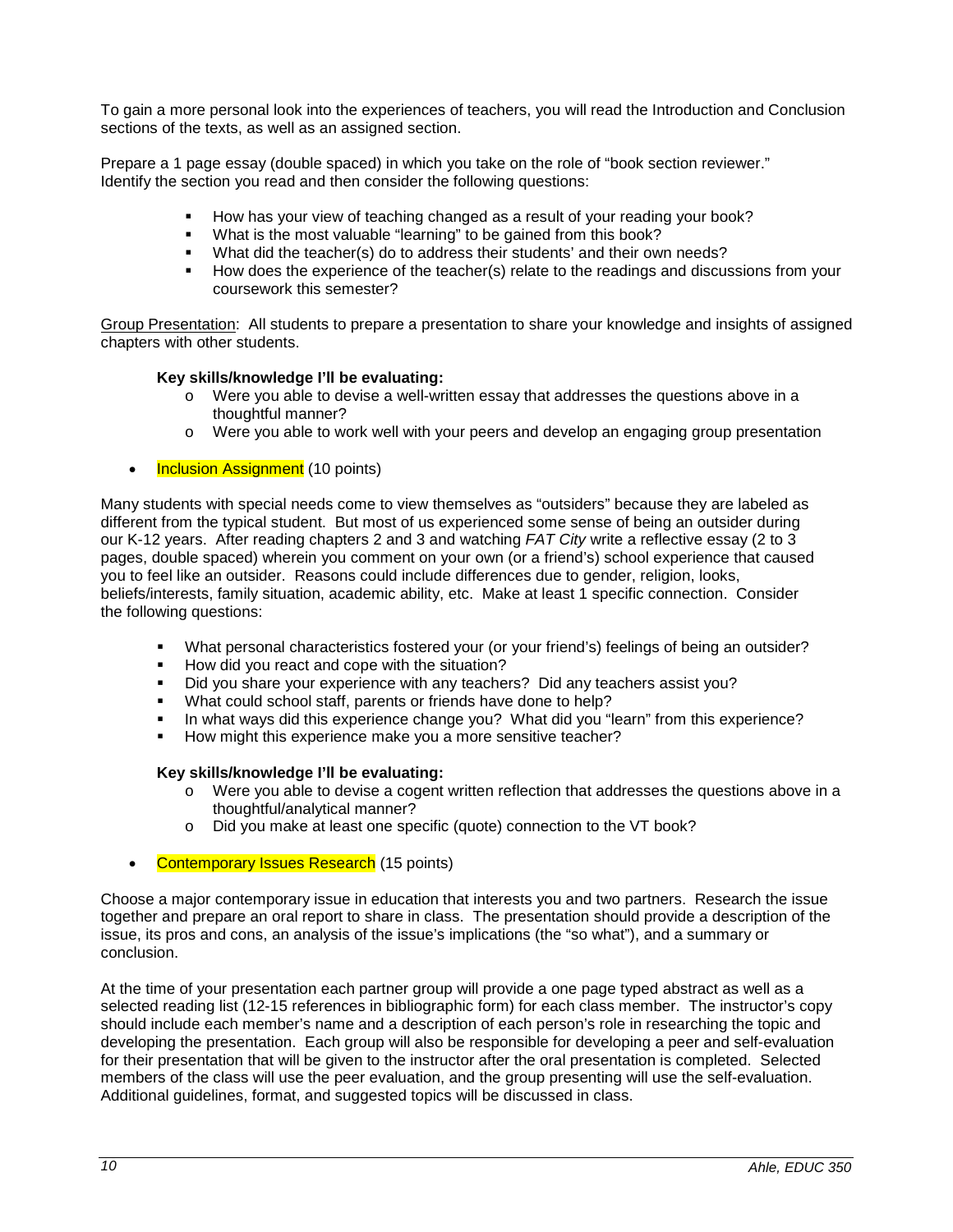#### **Key skills/knowledge I'll be evaluating:**

- o Do you understand a major issue affecting education and can you speak intelligently to your peers?
- o Did you read from enough sources to gather relevant information and then present this in a synthesized manner?
- o Are you able to organize resources (materials, people, etc.) in support of a goal (in this case, your presentation—which includes the use of Power Point technology)?
- o Did you present your information confidently, creatively, concisely and in an organized manner?
- $\circ$  Are you able to apply what you've learned about effective teaching to engage your audience during your presentation?
- o Did you develop an appropriate abstract and bibliography?
- **Personal Philosophy of Teaching, Learning, Schooling & Inclusivity (25 points)**

Complete the 4 course assessments (one page each). By the end of the course, write a 5 page paper (double-spaced) that incorporates your personal philosophy of schooling, learning styles, working styles, multiple intelligence preferences, and teaching. The information developed should include the information that you will gather from the assessments completed as well as content learned in this course. Full credit is for 5 pages only. Deductions are taken for less than the required number of pages and minimum summaries of assessments.

#### **Key skills/knowledge I'll be evaluating:**

- o Did you draw on all your resources/experiences (not just the book) to write your philosophy?
- o Are you clear about your own beliefs? Did you address the needs of all learners?
- o Can you articulate your ideas fluently and coherently with correctness?
- o Is it clear you have had enough exposure to schools to write your current philosophy?
- o Did you address the areas of teaching, learning, schooling and inclusivity?
- **Movie Review (10 Points)**

## **Choose a movie that depicts an educational setting and review it. Look for the pros and cons and how, after watching it, the movie impacts you.**

• Assessments (5 Points Each one-20)

Complete the 4 Assessments. Write up a summary of your findings (full page) for each assessment and what that means to your development as a teacher candidate (half page). Upload both the summaries of your assessments to this assignment. All assessments will be found in the Topic for the Assessment section of CC.

#### • Thread That Runs So True (10)

Develop a report from reading the book. The style of your report is dependent on your learning style. It can be any form that depicts the central learning themes and timelines for Jesse as he develops as an educator.

Portfolio (15)

Maintain a Portfolio (Binder) of all of the work for the semester to reference in future times. Use the listings below to identify the required evidence of work.

#### Take Home Final (100)

Download the final, complete it, and upload it when done. Bring it to the last class.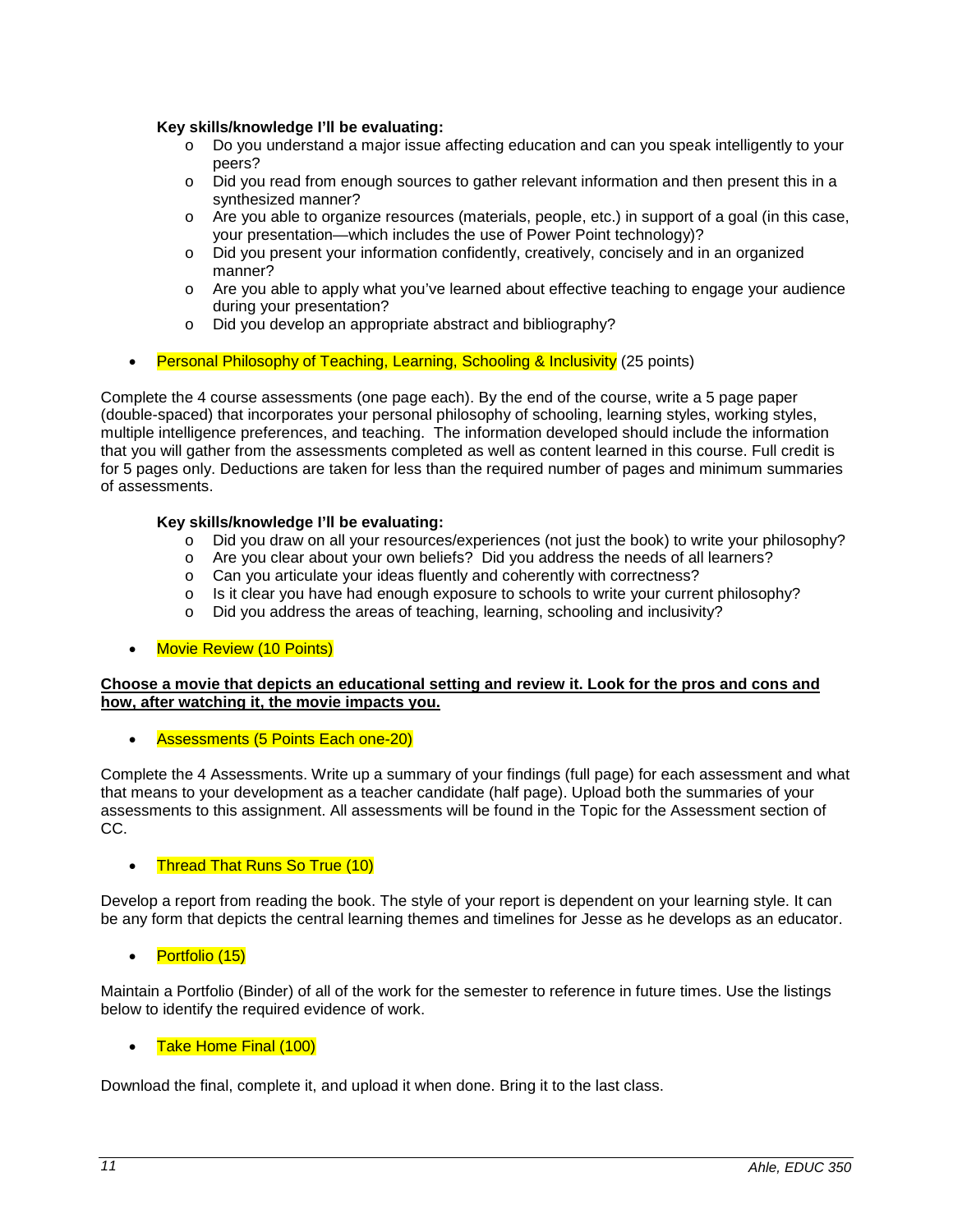**All late homework will be deducted 10% each day missed up to 50% for any one assignment**

| Assignment Values: (435 points)                   |            |
|---------------------------------------------------|------------|
| Participation and Professionalism                 | 10 points  |
| Introduction<br>$\bullet$                         | 5 points   |
| Reading Response Logs<br>٠                        | 110 points |
| <b>Classroom Observation Reports</b><br>$\bullet$ | 20 points  |
| <b>Interview Assignment</b><br>$\bullet$          | 10 points  |
| Nieto Essay/Presentation<br>$\bullet$             | 10 points  |
| Inclusion<br>$\bullet$                            | 10 points  |
| <b>Contemporary Issues Report</b><br>$\bullet$    | 15 points  |
| Personal Philosophy of Teaching                   | 15 points  |
| <b>Observation Hours</b>                          | 45 points  |
| Assessments                                       | 20 points  |
| Movie Review<br>$\bullet$                         | 10 points  |
| Thread That Runs So True<br>$\bullet$             | 10 points  |
| Final<br>$\bullet$                                | 100 points |
| Portfolio<br>$\bullet$                            | 15 points  |
| Attendance (Minimum 80%)<br>$\bullet$             | 15 points  |
| <b>Current Events in Education</b>                | 5 points   |

Grades will be determined by the total number of points earned (425 points possible):<br> $A = 93-100\% A - 90-92\% B + 87-89\% B = 83-86\% B - 80-82\% C + 77-79$ B+ = 87-89% B = 83-86% B- = 80-82% C+ = 77-79%<br>D = 60-69% F = 0-59%  $C = 73-76\%$   $C = 70-72\%$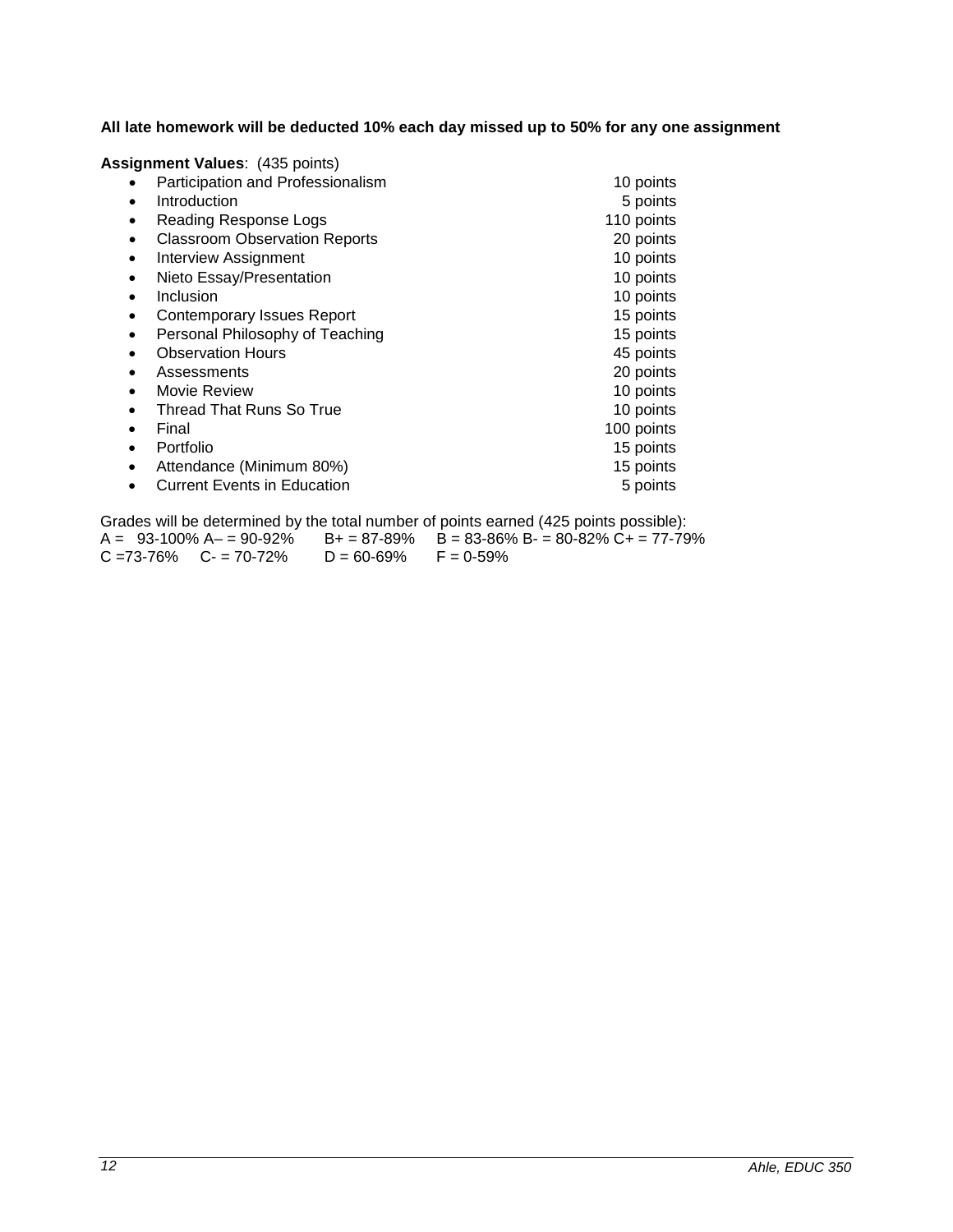#### A Holistic View on Grades and Performance

This course will begin to prepare you for a career in which you will significantly impact human lives. No amount of training will ever be enough. Giving less than 100% is not sufficient. Therefore, your instructor assumes everyone in the class will aim to perform at the highest level possible.

Following are characteristics of an "A" student.

An "A" student is one who:

- completes all assignments on time and demonstrates the ability to summarize, analyze, and/or reflect at high levels.
- varies sources of information for assignments, demonstrating high degree of effort in pursuing varied perspectives around important educational issues.
- completes all the reading assignments and develops thoughtful and thorough responses.
- produces papers that reveal a commitment to self-discovery and learning.
- produces papers at a professional level in terms of both writing and content.
- develops a high-quality presentation, demonstrating significant learning around a contemporary issue.
- presents confidently and intelligently, demonstrating effective teaching skills.
- completes assignments in/out of class with a focus on learning and exploration, pushing him/herself to better understand the profession through quality work.
- attends every class meeting and is fully engaged during class.
- pushes him/herself to new understandings by participating in discussions, sharing his/her opinions, and valuing others' perspectives.
- contributes to the positive environment of the class by respecting all members.
- completes the Personal Philosophy of Education paper to reveal significant understanding of the complexities of the education profession and to demonstrate learning around course goals.
- completes all field experience work (45 hours, 3 different settings, & 5 written reports) with high quality analysis and reflection, and a willingness to "stretch" beyond what s/he already knows.

#### <span id="page-12-0"></span>**Class Discussions and Participation**

Students will engage in student-centered learning each class session, and will be expected to actively participate.

- Do you participate in class discussions productively, sharing your knowledge and understandings?
- Do you interact productively with peers, taking on a variety of roles (leader, follower)?
- Do you contribute appropriately to group work—do you "do your share"?
- Are you able to accept others' opinions?
- Are you supportive of others' ideas?
- Do you support your peers during their presentations?
- Can you monitor and adjust your participation to allow for others' ideas as well as your own to be heard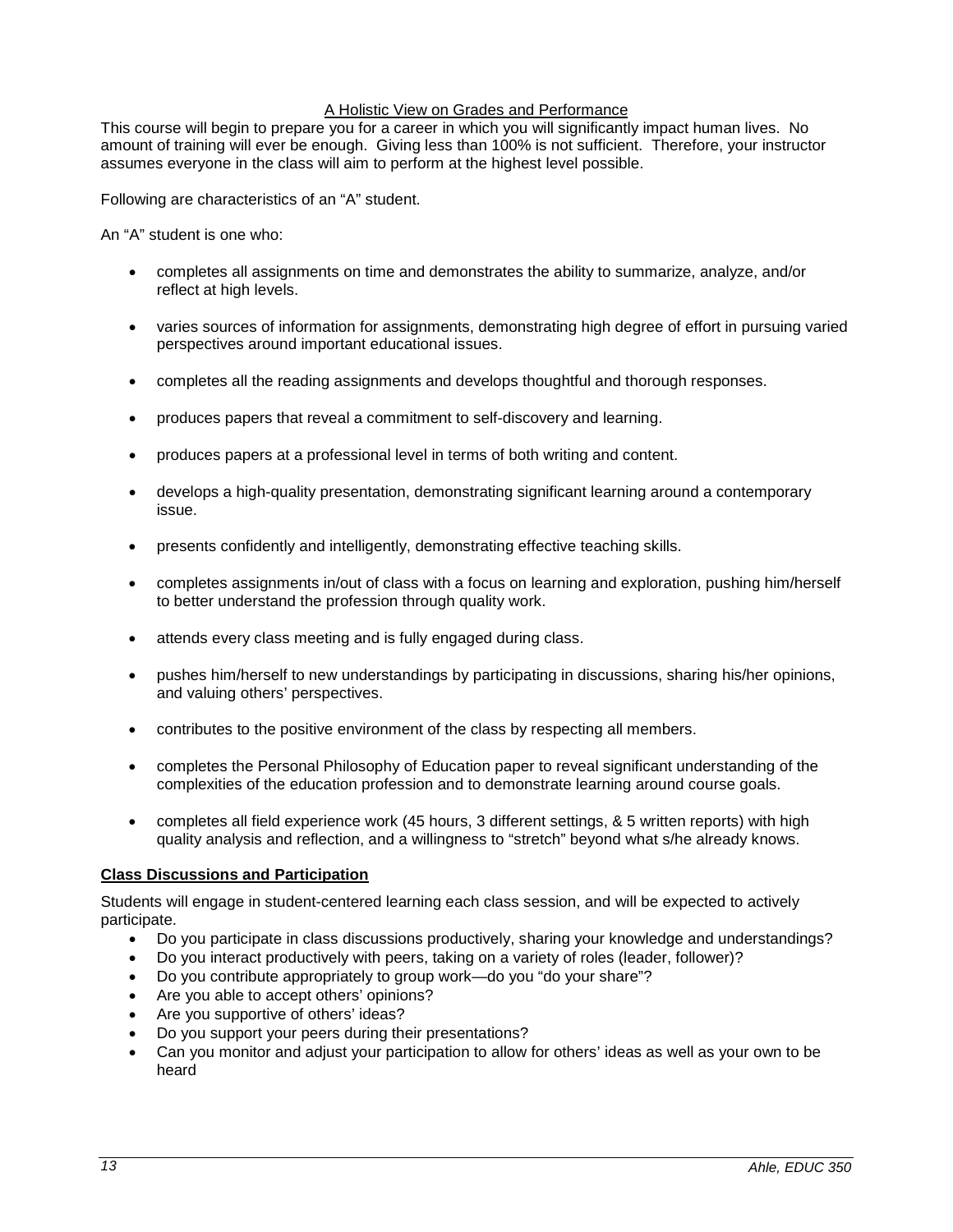# **EDUC 350: Foundations of Teaching as a Profession SCHEDULE/COURSE OUTLINE**

<span id="page-13-0"></span>

| <b>Date</b> | <b>Topic</b>                                                        | <b>Assignment- DUE</b>                   |  |
|-------------|---------------------------------------------------------------------|------------------------------------------|--|
| Session 1   | Course/Class Introduction, Becoming Read TSS Chapter 1 The Teaching |                                          |  |
| January 24  | <b>Teacher, Art versus Science</b>                                  | <b>Profession and You</b>                |  |
|             | <b>Lesson Planning- Field Experience</b>                            | <b>Choose Movie</b>                      |  |
|             |                                                                     | Introduction Page (Pict, Words, # and an |  |
|             |                                                                     | extra copy for instructor)               |  |
| Session 2   | <b>Current Event</b>                                                | Read TSS Chapter 6 Philosophy of         |  |
| January 31  | Dead Poets Society- Keating vs                                      | <b>Education</b>                         |  |
|             | Pritchard                                                           | Philosophy assessment                    |  |
|             | <b>Introduction Pages</b>                                           | Movie Choices Made                       |  |
|             | CH <sub>1</sub> Due                                                 |                                          |  |
| Session 3   | <b>Current Event</b>                                                | Read TSS Chapter 11 Becoming an          |  |
| February 7  |                                                                     | <b>Effective Teacher</b>                 |  |
|             | Credential requirements John Bowman                                 | <b>Working Styles assessment</b>         |  |
|             | <b>Introduction Pages Due</b>                                       |                                          |  |
|             | Review Philosophy Styles Due                                        |                                          |  |
|             | CH <sub>6</sub> Due                                                 |                                          |  |
| Session 4   | <b>Current Event</b>                                                | Read TSS Chapter 2 Different Ways of     |  |
| February 14 |                                                                     | learning                                 |  |
|             | <b>Effective Teaching</b>                                           | <b>Learning styles assessment</b>        |  |
|             | CH 11 Due                                                           |                                          |  |
|             | <b>Working Styles Due</b>                                           |                                          |  |
| Session 5   | <b>Current Event</b>                                                | Read TSS Chapter 4 Student Life in       |  |
| February 21 |                                                                     | <b>School and at Home</b>                |  |
|             | Classroom management                                                | <b>7Intelligence assessment</b>          |  |
|             | <b>Turning Loose</b>                                                |                                          |  |
|             | CH <sub>2</sub> Due                                                 |                                          |  |
|             | Learning styles assessment Due                                      |                                          |  |
| Session 6   | <b>Current Event</b>                                                | <b>Staffing/FTE Tenure BTSA</b>          |  |
| February 28 |                                                                     | <b>Read TSS Chapter 3 Teaching Your</b>  |  |
|             | The lives and work of teachers                                      | <b>Diverse Students</b>                  |  |
|             | Set up Groups                                                       |                                          |  |
|             | CH 4 Due                                                            |                                          |  |
|             | 7 Intelligence assessment Due                                       |                                          |  |
|             | Interview tips for CSUSM                                            |                                          |  |
| Session 7   | <b>Current Event</b>                                                | Read TSS Chapter 7 Financing and         |  |
| March 7     |                                                                     | <b>Governing America's Schools</b>       |  |
|             | Credo for Support                                                   | <b>Observations 1-2 Due</b>              |  |
|             | F.A.T. City                                                         |                                          |  |
|             | CH <sub>3</sub> Due                                                 |                                          |  |
|             | <b>Observations 1-2 Due</b>                                         |                                          |  |

Schedule is subject to change at the discretion of the instructor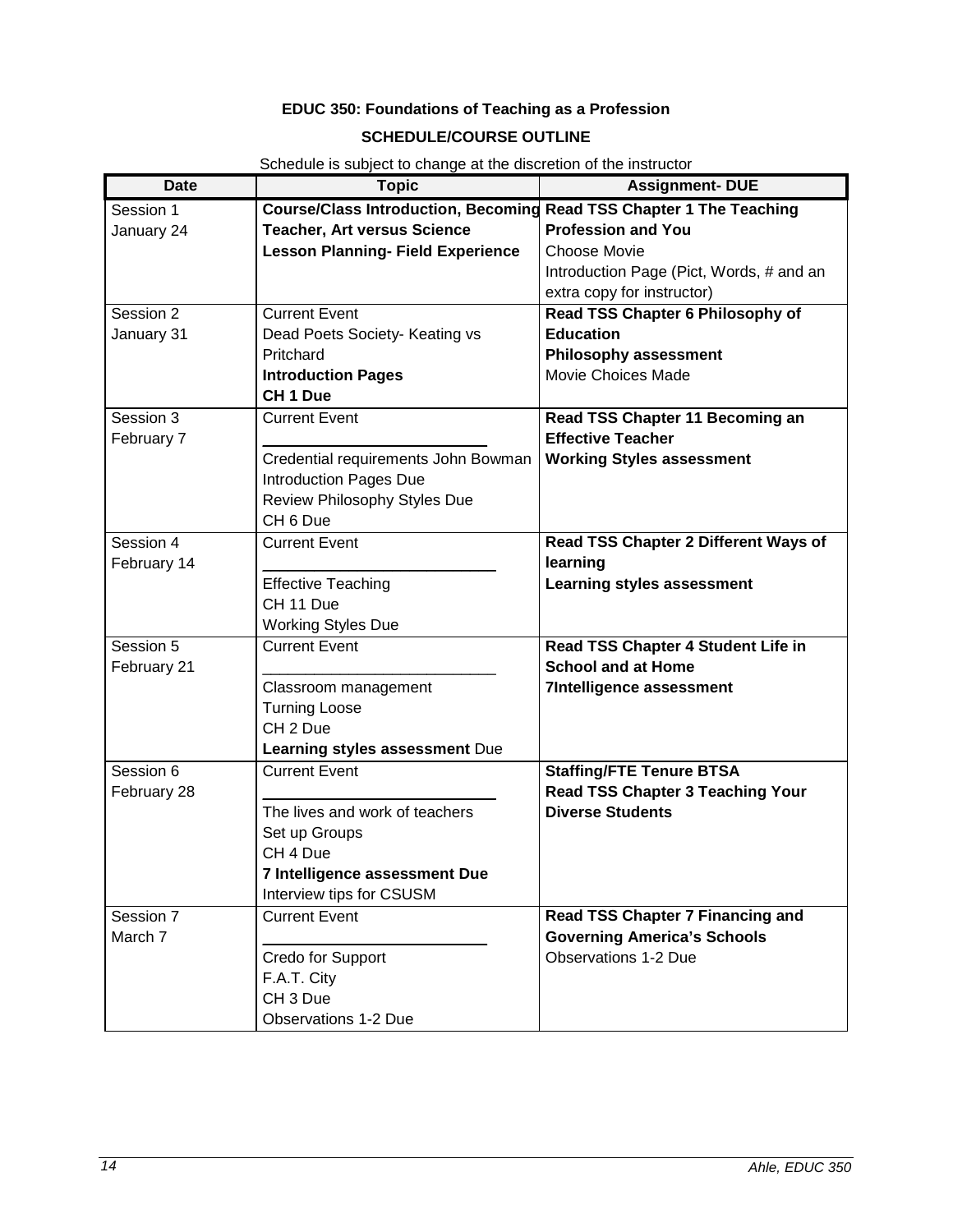| Session 8<br>March 14 | <b>Current Event</b>                                       | <b>Read TSS Chapter 9 Reforming</b><br><b>America's Schools Charters</b> |
|-----------------------|------------------------------------------------------------|--------------------------------------------------------------------------|
|                       | Inclusion Assignment Due                                   |                                                                          |
|                       | School finance                                             |                                                                          |
|                       | <b>School Governance and Structure</b>                     |                                                                          |
|                       | CH 7 Due                                                   |                                                                          |
| March 21              | <b>Spring Break</b>                                        | Read TSS Chapter 10 Curriculum,                                          |
|                       | CH 9 Due                                                   | <b>Standards, and Testing</b>                                            |
|                       |                                                            | <b>TTRST Due</b>                                                         |
|                       |                                                            |                                                                          |
| Session 9             | <b>Current Event</b>                                       | Read TSS Chapter 8 School Law and                                        |
| March 28              |                                                            | <b>Ethics</b>                                                            |
|                       | History of Education                                       | Read Why We Teach- Nieto or One                                          |
|                       | <b>TTRST Present</b>                                       | Teacher in Ten                                                           |
|                       | School curriculum, API/AYP (Nat)                           | Movie Reviews due next week                                              |
|                       | Standards, Assessments                                     |                                                                          |
|                       | CH 10 Due                                                  |                                                                          |
|                       | Teacher Interviews due                                     |                                                                          |
| Session 10            |                                                            | <b>Read TSS Chapter 5 The Multicultural</b>                              |
|                       | Presentations Why We Teach- Nieto or                       |                                                                          |
| April 4               | One Teacher in Ten- Jennings<br>What Makes a Great Teacher | <b>History of American Education</b>                                     |
|                       |                                                            |                                                                          |
|                       | CH <sub>8</sub> Due                                        |                                                                          |
|                       | Movie Reviews                                              |                                                                          |
| Session 11            | Ch. 5 Due                                                  | Teacher Interviews due                                                   |
| April 11              | <b>CI Presentations</b>                                    |                                                                          |
|                       | 1.<br>2                                                    |                                                                          |
| Session 12            | <b>Observations 3-4 Due</b>                                | Observations 3-4                                                         |
| April 18              | <b>CI Presentations</b>                                    |                                                                          |
|                       | 2<br>1.                                                    |                                                                          |
| Session 13            | <b>CI Presentations</b>                                    |                                                                          |
| April 25              | $\overline{2}$<br>1.                                       |                                                                          |
| Session 14            | A Nation Divided                                           | Personal philosophy of schooling, learning                               |
| May 2                 | Portfolio Reviews                                          | and teaching                                                             |
|                       | <b>CI Presentations</b>                                    | <b>Take Home Exam Posted</b>                                             |
|                       | 1                                                          |                                                                          |
| Session 15            | Portfolio Reviews                                          | <b>Portfolio</b>                                                         |
| May 11                | A Class Divided                                            | <b>Take Home Exam</b>                                                    |
|                       | <b>Potluck Final</b>                                       |                                                                          |

# **SPRING 2018 Semester**

January 17-19 (Wed-Fri) Faculty pre-instruction activities January 22 (Mon) First day of classes March 16 (Fri) Last day of class for first session of Spring half-semester classes\* March 17 (Sat) First day of class for second session of Spring half-semester classes\* March 19-24 (Mon-Sat) Spring break March 30 (Fri) Cesar Chavez Day (observed) — campus closed May 11 (Fri) Last day of classes May 12-18 (Sat-Fri) Final examinations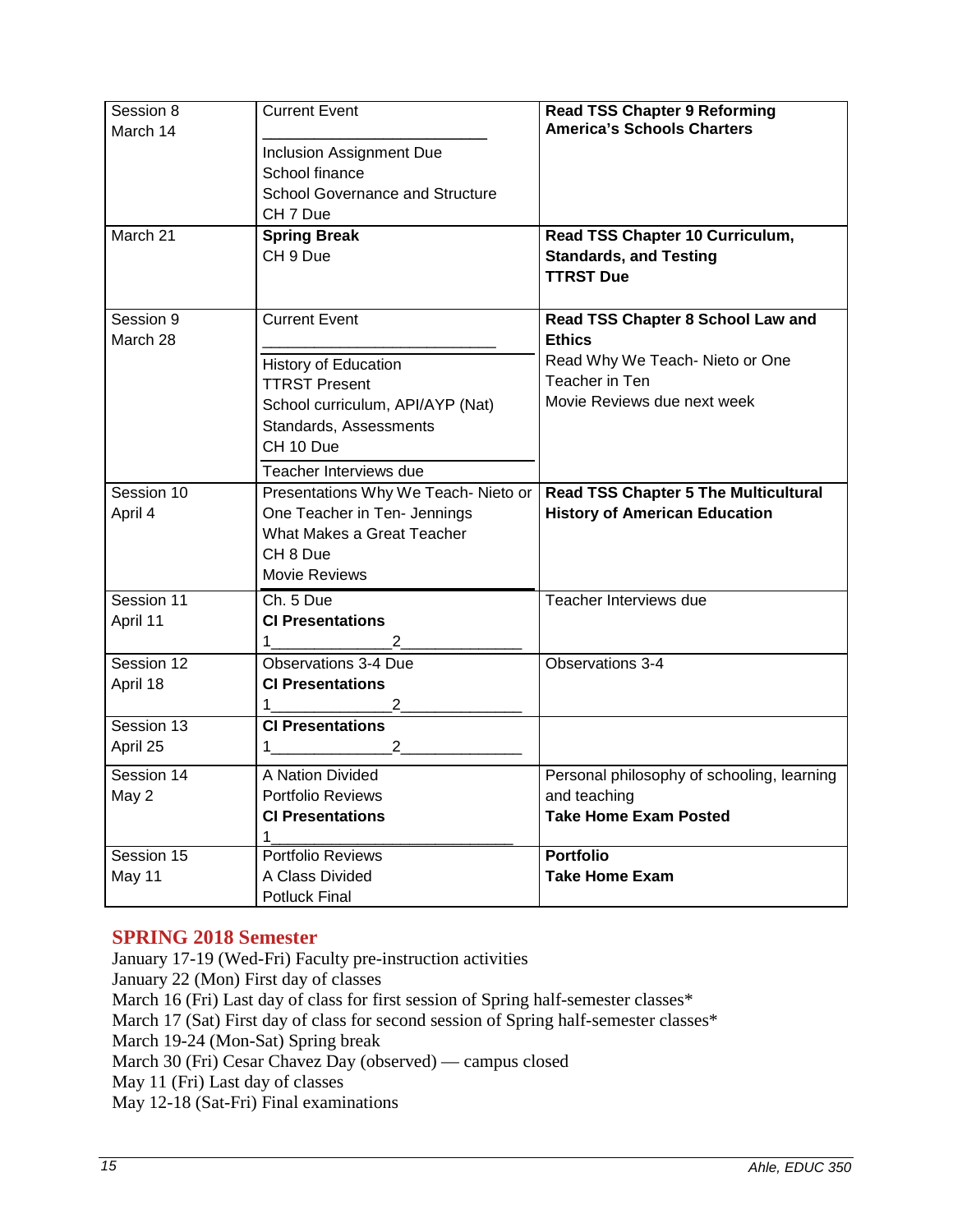May 18-19 (Fri-Sat) Commencement

May 24 (Thur) Grades due from instructors; last day of Spring semester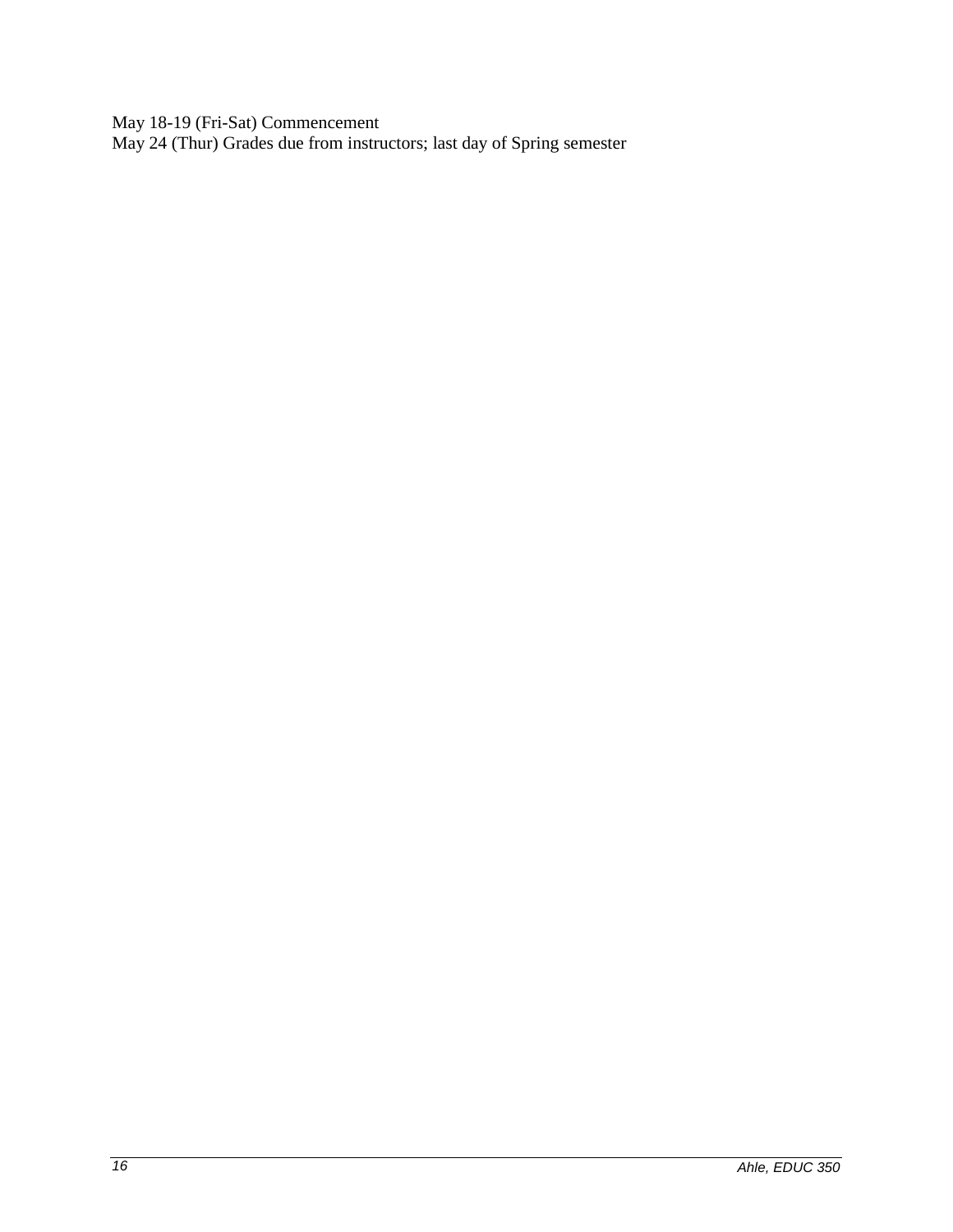

SCHOOL OF EDUCATION

*Engaging diverse communities through leading and learning for social justice.*

333 South Twin Oaks Valley Road, University Hall 468 San Marcos, California 92096-0001 760.750.4300 **[www.csusm.edu/education](http://www.csusm.edu/education)**



**SAN MARCOS** 

SCHOOL OF EDUCATION

Fall 2017

Dear Colleague:

*Engaging diverse communities through leading and learning for social justice.* 333 South Twin Oaks Valley Road, University Hall 468 San Marcos, California 92096-0001 760.750.4300 **[www.csusm.edu/education](http://www.csusm.edu/education)**

This letter introduces \_\_\_\_\_\_\_\_\_\_\_\_\_\_\_\_\_\_\_\_\_\_\_\_\_\_\_\_\_\_\_\_\_, who is a prospective candidate for our teacher credential program, is currently enrolled in the Education 350: "Foundations of Teaching as a Profession" at California State University San Marcos. This course requires students to complete 45 hours of classroom observations in elementary, middle and high school classrooms.

As an important first component of learning to teach, this 45-hour field experience provides the student with first-hand experience in the application of his or her understanding of effective schools, student learning, teaching strategies, and the role of the teacher, but it should not be confused with *student teaching*.

The field experience consists of observation in multiple settings (e.g. elementary, middle or high school level classrooms; multilingual classrooms; special education classrooms) and a more sustained observation/participation in one classroom. I would be most appreciative for the assistance you could give this student to observe and/or participate at your school.

We encourage students to observe, formulate questions for discussion and to participate in classrooms when the teacher feels comfortable allowing them to do so. Our students are responsible for documenting their observation hours.

Thank you for your participation in the professional preparation of our students. If you have any questions about this learning experience, please call the University and leave a message at 760-750-4300 or my cell# 760-845-7922. I will return your call promptly upon my arrival. Thank you for your cooperation.

Sincerely,

Stephen J. Ahle **Adiunct Faculty** Education 350 California State University, San Marcos

**NAME: ID #:**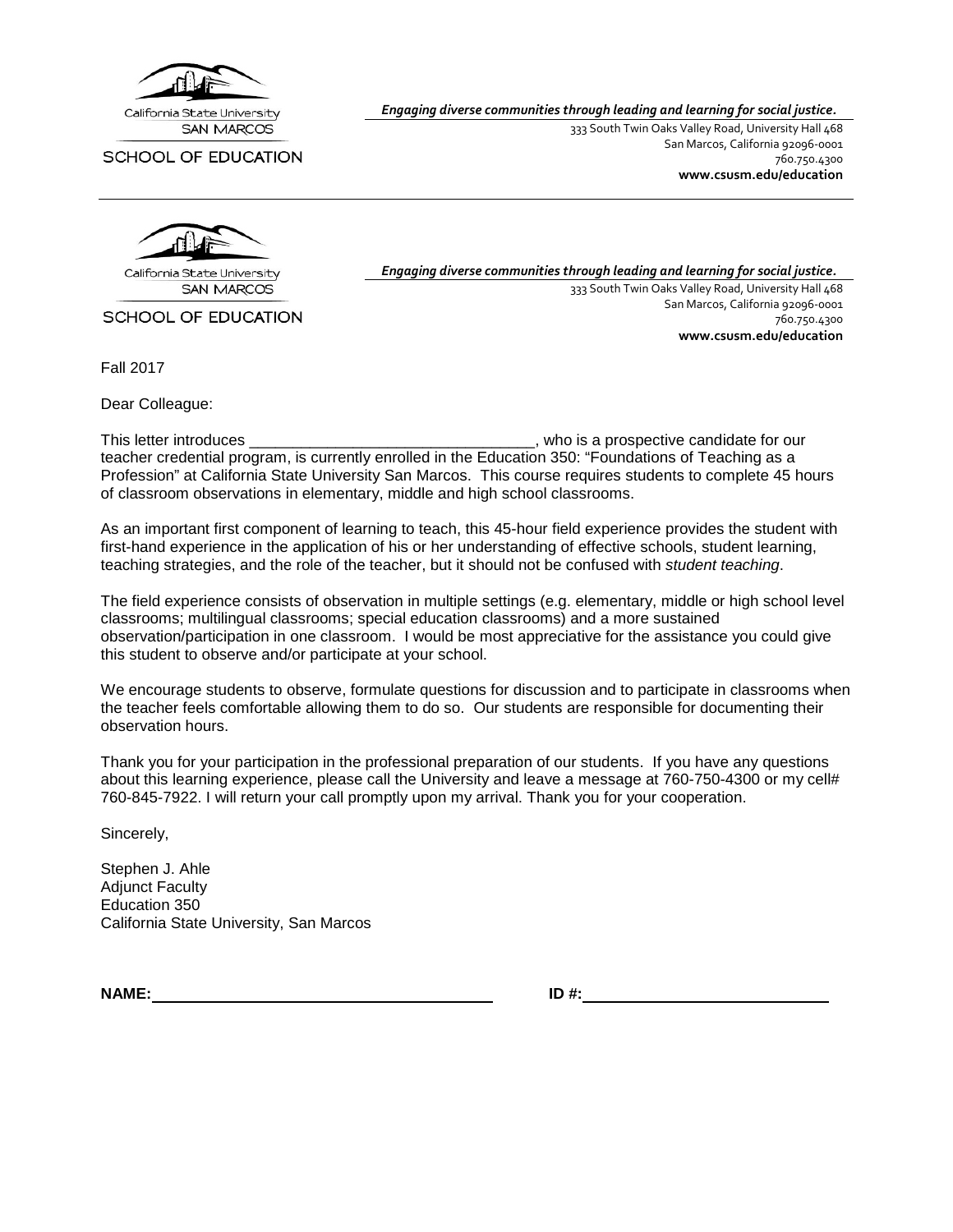# **EDUCATION 350 Foundations of Teaching as a Profession CLASSROOM OBSERVATION RECORD**

<span id="page-17-0"></span>Fill in this sheet each time you observe in schools. Turn this in on the assigned due date during the semester.

You must have a minimum of 45 hours of observation for EDUC 350. If you have an approved waiver, summarize the waiver in the first line (e.g., Waiver: Tutor: 20 hrs.). Highlight or mark with an asterisk the observations that you wrote up for your classroom observation reports.

| <b>Date</b> | Grade/Setting<br>e.g., 1 <sup>st</sup> ELD or 7 <sup>th</sup> Math | <b>School/District</b>                  | Length<br>of time | Teacher's signature |
|-------------|--------------------------------------------------------------------|-----------------------------------------|-------------------|---------------------|
|             | Waiver (if applicable)                                             |                                         |                   |                     |
|             |                                                                    |                                         |                   |                     |
|             |                                                                    |                                         |                   |                     |
|             |                                                                    |                                         |                   |                     |
|             |                                                                    |                                         |                   |                     |
|             |                                                                    |                                         |                   |                     |
|             |                                                                    |                                         |                   |                     |
|             |                                                                    |                                         |                   |                     |
|             |                                                                    |                                         |                   |                     |
|             |                                                                    |                                         |                   |                     |
|             |                                                                    |                                         |                   |                     |
|             |                                                                    |                                         |                   |                     |
|             |                                                                    |                                         |                   |                     |
|             |                                                                    |                                         |                   |                     |
|             |                                                                    |                                         |                   |                     |
|             |                                                                    |                                         |                   |                     |
|             |                                                                    |                                         |                   |                     |
|             |                                                                    |                                         |                   |                     |
|             |                                                                    | <b>TOTAL NUMBER OF</b><br><b>HOURS:</b> |                   |                     |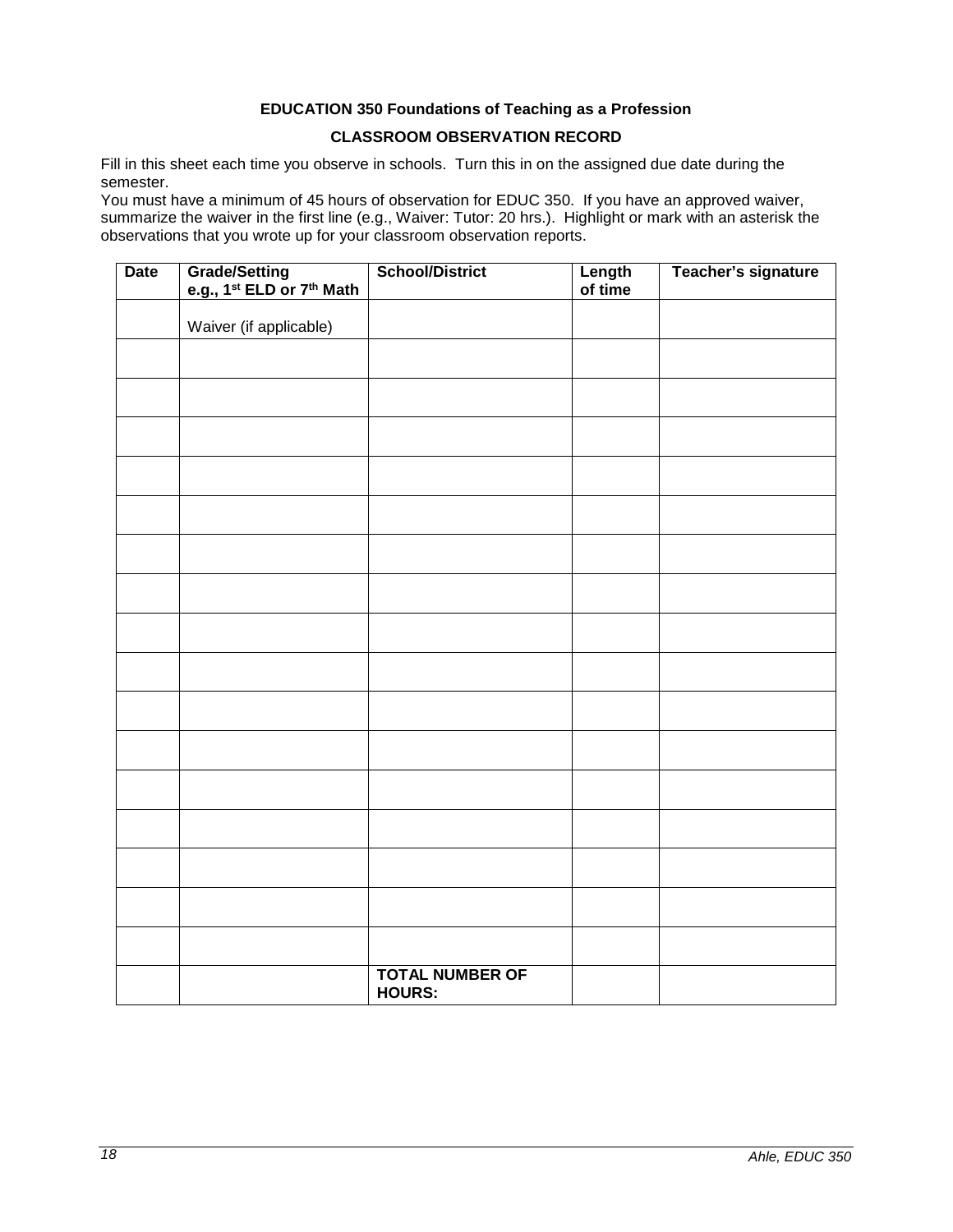# **CLASSROOM OBSERVATION REPORTS**

<span id="page-18-0"></span>**Name:**  $\blacksquare$ 

### **EDUC 350 – Foundations of Teaching as a Profession Classroom Observation Report Summary**

*Submit this summary as directed by your instructor (as a cover sheet each time you submit your field observation reports or on a given due date). Include in Portfolio before you observations.*

| Obs. $#$                | Date | <b>Grade level</b> | Subject field or special setting |  |
|-------------------------|------|--------------------|----------------------------------|--|
|                         |      |                    |                                  |  |
| $\mathbf{1}$            |      |                    |                                  |  |
|                         |      |                    |                                  |  |
| $\overline{2}$          |      |                    |                                  |  |
|                         |      |                    |                                  |  |
| $\overline{3}$          |      |                    |                                  |  |
|                         |      |                    |                                  |  |
| $\overline{\mathbf{4}}$ |      |                    |                                  |  |
|                         |      |                    |                                  |  |

# Remember!!

You must observe at least once in each of the following educational settings:

- elementary school classroom (K-6)
- middle school classroom (6-8)
- high school classroom (9-12)
- special setting (e.g., sheltered instruction/SDAIE, English language development, primary language classroom, special education, gifted education, charter schools, alternative education, adult/continuation school, court schools)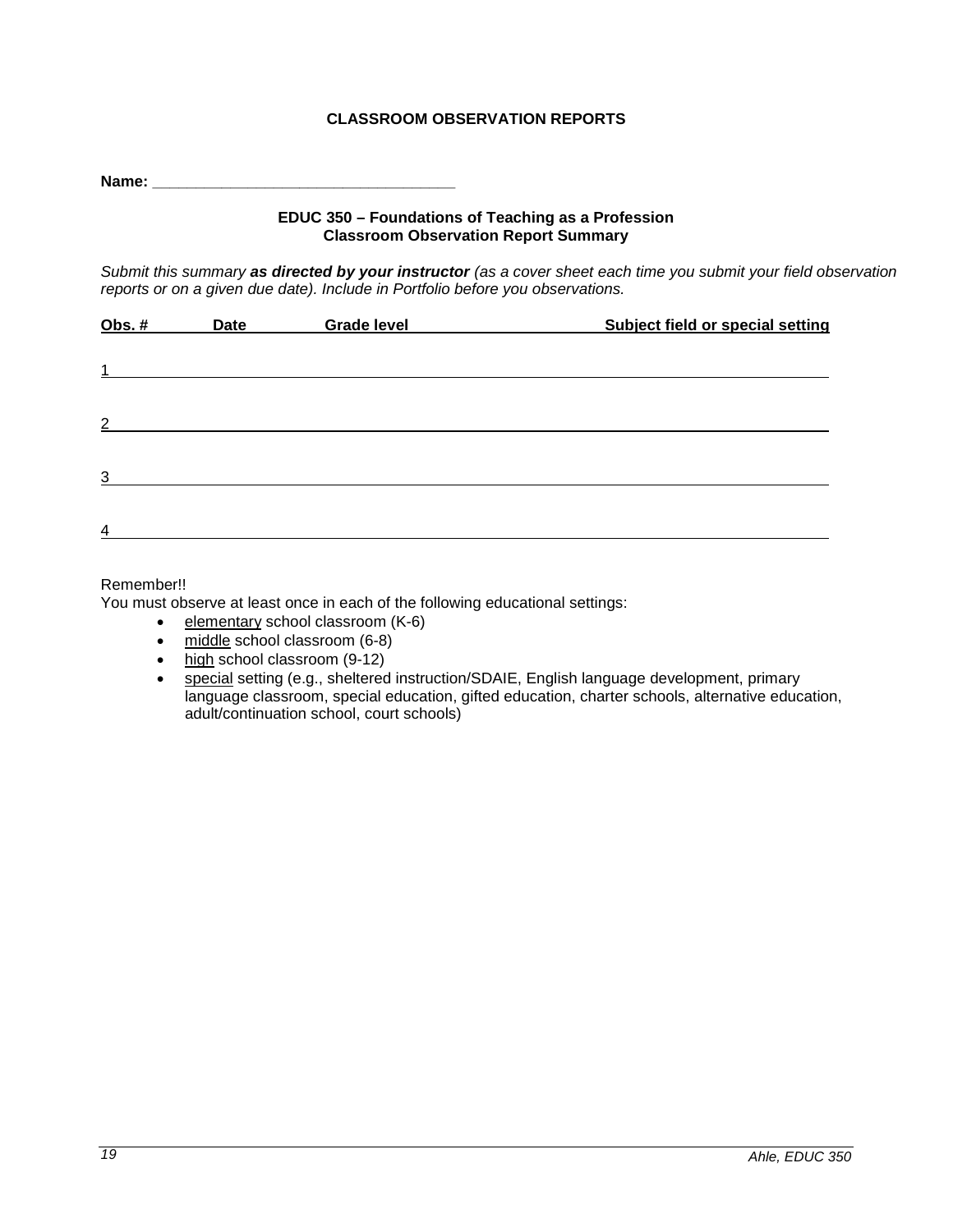#### California State University San Marcos COLLEGE OF EDUCATION, HEALTH, AND HUMAN SERVICES

# **REQUEST TO WAIVE OBSERVATION HOURS-EDUC 350**

<span id="page-19-0"></span>EDUC 350 Section # Semester/Yr.: Instructor:

| Name                                                                                                                                                                                                                           | ID# |  |
|--------------------------------------------------------------------------------------------------------------------------------------------------------------------------------------------------------------------------------|-----|--|
| I request a waiver for the following experience in public schools:                                                                                                                                                             |     |  |
| Tutor                                                                                                                                                                                                                          |     |  |
| Substitute teacher                                                                                                                                                                                                             |     |  |
| Teacher aide                                                                                                                                                                                                                   |     |  |
| Parent volunteer                                                                                                                                                                                                               |     |  |
| School aide                                                                                                                                                                                                                    |     |  |
| Casey Foundation participant                                                                                                                                                                                                   |     |  |
| <b>CA Mini-Corps Tutor</b>                                                                                                                                                                                                     |     |  |
| Other (describe): example of the state of the state of the state of the state of the state of the state of the state of the state of the state of the state of the state of the state of the state of the state of the state o |     |  |
|                                                                                                                                                                                                                                |     |  |
| The experience took place as follows:                                                                                                                                                                                          |     |  |
|                                                                                                                                                                                                                                |     |  |
| District:                                                                                                                                                                                                                      |     |  |
| Dates: the part of the part of the part of the part of the part of the part of the part of the part of the part of the part of the part of the part of the part of the part of the part of the part of the part of the part of |     |  |
| No. of hours in this experience:                                                                                                                                                                                               |     |  |
|                                                                                                                                                                                                                                |     |  |
| Attach the following to this request:                                                                                                                                                                                          |     |  |
| Verification of the experience (e.g., a letter from supervisor, certificate, time sheet).<br>1.                                                                                                                                |     |  |
| [CA Mini-Corps Tutors must provide a verification letter signed by CMC Coordinator.]                                                                                                                                           |     |  |
| Your reflection on the experience (1-2 pages typewritten). Describe the experience and<br>2.                                                                                                                                   |     |  |
| convey what you learned from the experience that will help you to be an effective teacher                                                                                                                                      |     |  |
| candidate.                                                                                                                                                                                                                     |     |  |
| Do not write below this line.                                                                                                                                                                                                  |     |  |
|                                                                                                                                                                                                                                |     |  |

| $\Box$ Approved | Number of hours to be waived (20 max):         |  |
|-----------------|------------------------------------------------|--|
| $\Box$ Approved | CA Mini-Corps Tutor waiver approved (45 hours) |  |
| Denied          | Reason for denial:                             |  |

Instructor Signature Date